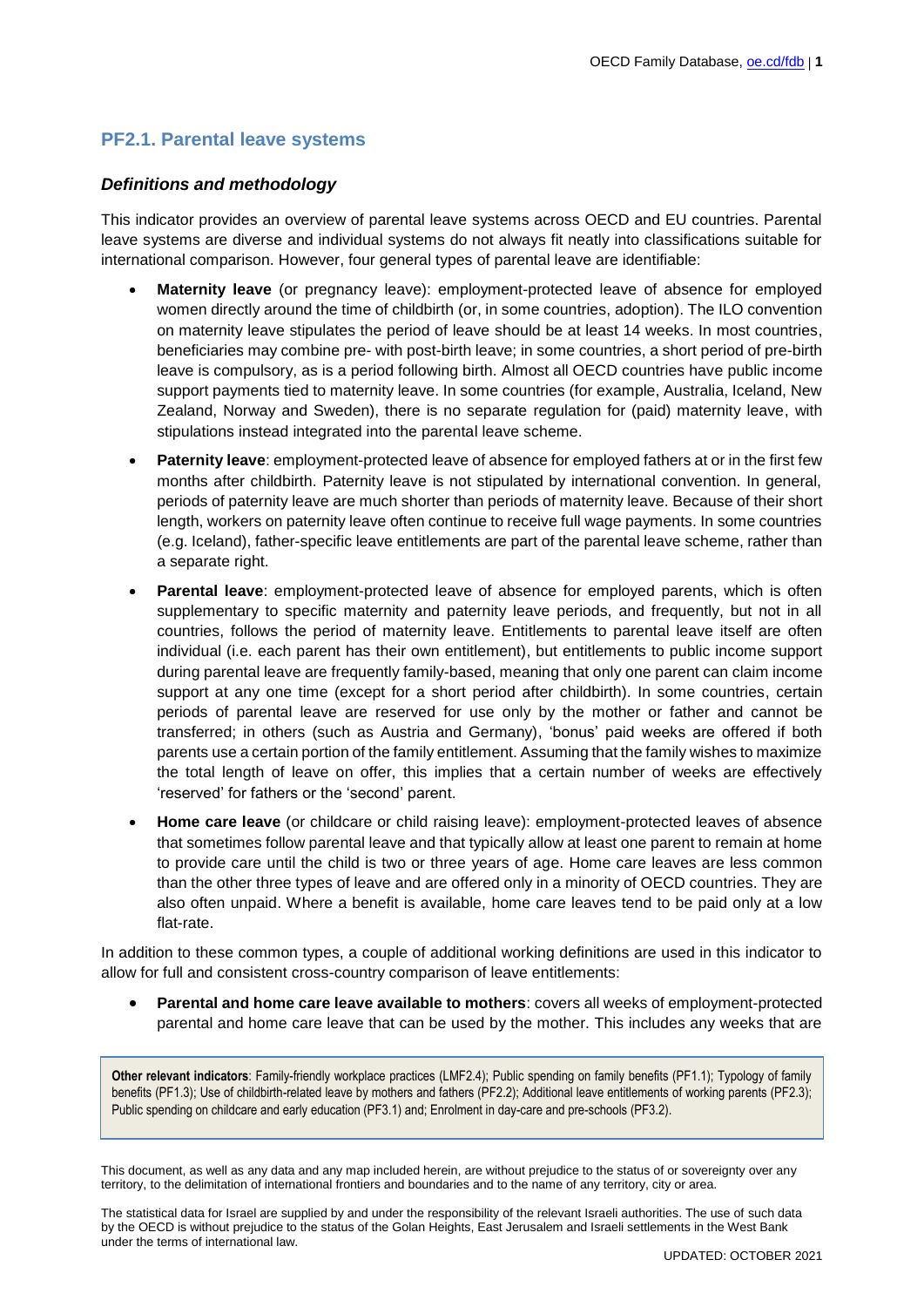an individual entitlement or that are reserved for the mother, and those that are a sharable or family entitlement. It excludes any weeks of parental leave that are reserved for the exclusive use of the father.

 **Father-specific parental and home care leave**: covers any weeks of employment-protected parental or home care leave that can be used only by the father or 'other parent'. This includes any weeks of parental leave that are an individual non-transferable entitlement for the father or 'other parent', plus any weeks of sharable leave that are effectively 'reserved' because they must be used by the partner of the main leave-taker (often the father) in order for the family to qualify for bonus weeks. Weeks are included here only if they are fully non-transferable. Any entitlements that are initially given to the father but that can be transferred to the mother are not included.

Tables PF2.1.C-PF2.1.E – shown towards the end of this document – detail the key characteristics of maternity, paternity, and parental and home care leaves across countries. First, however, tables PF2.1.A and PF2.1.B and charts PF2.1.A-PF2.1.C summarise paid leave entitlements. They show the duration of paid maternity leave, paid parental and home care leave available to mothers, paid paternity leave and paid father-specific parental and home care leave. In all cases entitlements reflect only those weeks of leave for which at least some payment is available.

Because payment rates vary across countries and types of leave, entitlements are presented in both 'duration in weeks' form and in 'full-rate equivalent' (FRE) form, that is, as the length of the paid leave in weeks if it were paid at 100% of previous earnings. The calculation of the full-rate equivalent (FRE) can be summarised as:

FRE = Duration of leave in weeks \* payment rate (as per cent of average earnings) received by the claimant over the duration of the leave

The payment rates shown are the average payment rate available across the relevant paid leave for an individual on 100% of national average earnings. In most countries, leave payments are calculated on the basis of gross earnings, with the rates shown reflecting the proportion of gross earnings replaced by the relevant payments. However, in some countries (e.g. Austria, Chile, France, Germany, and Lithuania) payments are based on net (post income tax and social security contribution) earnings. Payment rates for these countries reflect the proportion of net earnings replaced by the relevant payments, and should not be compared directly with those payment rates based on gross earnings (see the notes to table PF2.1.A. for more detail).

The information shown in the tables below refer to entitlements, benefit rules and payment rates applicable at April 2020 (unless otherwise specified).

## *Key findings*

On average across OECD countries, mothers are entitled to just over 18 weeks of paid maternity leave around childbirth (Table PF2.1.A and Chart PF2.1.A). In line with both the ILO convention on maternity leave and the current EU directive on maternity leave, almost all OECD countries provide mothers with at least 14 weeks leave around childbirth; the main exception is the United States, which is the only OECD country to offer no statutory entitlement to paid leave on a national basis. In some countries, entitlements to paid maternity leave extend to over six months. In the United Kingdom, for example, mothers can take up to nine months paid maternity leave.

Maternity leaves are generally well paid (Table PF2.1.A and Chart PF2.1.A). The majority OECD countries provide payments that replace over 50% of previous earnings, with 13 OECD countries offering a mother on average earnings full compensation across maternity leave. Payment rates are lowest in Ireland and the United Kingdom, where less than one-third of gross average earnings are replaced by the maternity benefit. As a result, despite lengthy maternity leave entitlements, full-rate equivalent paid maternity leave in these countries lasts only seven and twelve weeks, respectively.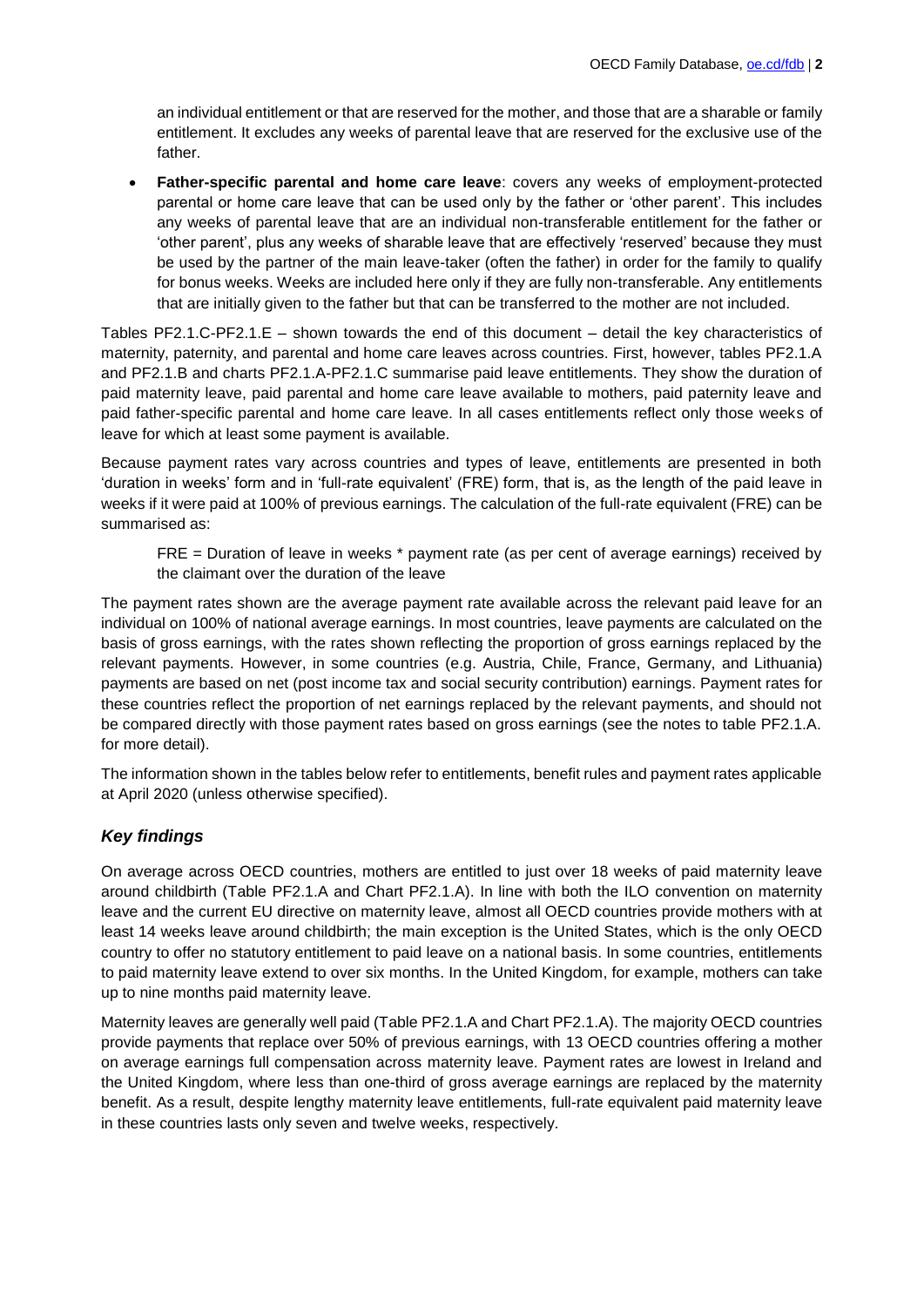## **Table PF2.1.A. Summary of paid leave entitlements available to mothers**

Paid maternity leave Paid parental and home care leave available to mothers Total paid leave available to mothers Length (weeks) Average payment rate (%) Full-rate equivalent (weeks) Length (weeks) Average payment rate (%) Full-rate equivalent (weeks) Length (weeks) Average payment rate (%) Full-rate equivalent (weeks) (1) (2) (3)  $|(4)$  (5) (6)  $|(7)=(1)+(4)$  (8) (9) Australia 18.0 42.4 7.6 0.0 0.0 0.0 18.0 42.4 7.6 Austria 16.0 100.0 16.0 44.0 73.1 32.2 60.0 80.3 48.2 Belgium 15.0 65.6 9.8 17.3 21.0 3.6 32.3 41.7 13.5 Canada 16.0 47.7 7.6 35.0 52.0 18.2 51.0 50.6 25.8 Chile 18.0 100.0 18.0 12.0 100.0 12.0 30.0 100.0 30.0 Colombia 18.0 100.0 18.0 0.0 0.0 0.0 18.0 100.0 18.0 Costa Rica 17.3 100.0 17.3 0.0 0.0 0.0 17.3 100.0 17.3 Czech Republic 28.0 59.4 16.6 47.1 82.3 38.8 75.1 73.8 55.4 Denmark 18.0 52.4 9.4 32.0 52.4 16.8 50.0 52.4 26.2 Estonia 20.0 100.0 20.0 62.0 100.0 62.0 82.0 100.0 82.0 Finland 17.5 74.8 13.1 143.5 18.9 27.1 161.0 25.0 40.2 France 16.0 95.7 15.3 26.0 14.1 3.7 42.0 45.2 19.0 Germany 14.0 100.0 14.0 44.0 65.0 28.6 58.0 73.4 42.6 Greece 43.0 61.8 26.6 0.0 0.0 0.0 43.0 61.8 26.6 Hungary 24.0 70.0 16.8 136.0 36.0 49.0 160.0 41.1 65.8 Iceland 17.3 77.9 13.5 8.7 77.9 6.8 26.0 77.9 20.2 Ireland 26.0 27.3 7.1 2.0 27.3 0.5 28.0 27.3 7.6 Israel 15.0 100.0 15.0 0.0 0.0 0.0 15.0 100.0 15.0 Italy 21.7 80.0 17.4 26.0 30.0 7.8 47.7 52.7 25.2 Japan 14.0 67.0 9.4 44.0 59.9 26.4 58.0 61.6 35.8 Korea 12.9 84.1 10.8 52.0 33.2 17.3 64.9 43.3 28.1 Latvia 16.0 80.0 12.8 78.0 48.5 37.8 94.0 53.9 50.6 Lithuania 18.0 77.6 14.0 44.0 77.6 34.1 62.0 77.6 48.1 Luxembourg 20.0 100.0 20.0 26.0 73.8 19.2 46.0 85.2 39.2 Mexico 12.0 100.0 12.0 0.0 0.0 0.0 12.0 100.0 12.0 Netherlands 16.0 99.2 15.9 0.0 0.0 0.0 16.0 99.2 15.9 New Zealand 22.0 47.5 10.4 0.0 0.0 0.0 22.0 47.5 10.4 Norway 18.0 95.5 17.2 68.0 33.4 22.7 86.0 46.4 39.9 Poland 20.0 100.0 20.0 32.0 67.5 21.6 52.0 80.0 41.6 Portugal 6.0 100.0 6.0 24.1 59.6 14.4 30.1 67.7 20.4 Slovak Republic 34.0 75.0 25.5 130.0 33.6 43.7 164.0 42.2 69.2 Slovenia 15.0 100.0 15.0 37.1 100.0 37.1 52.1 100.0 52.1 Spain 16.0 100.0 16.0 0.0 0.0 0.0 16.0 100.0 16.0 Sweden | 12.9 77.5 10.0 | 42.9 57.2 24.5 | 55.7 61.9 34.5 Switzerland 14.0 58.3 8.2 0.0 0.0 0.0 14.0 58.3 8.2 Turkey 16.0 66.7 10.7 0.0 0.0 0.0 58.6 90.0 52.7 United Kingdom 39.0 29.8 11.6 0.0 0.0 0.0 39.0 29.8 11.6 United States | 0.0 0.0 0.0 | 0.0 0.0 0.0 0.0 0.0 OECD average 18.4 - - 31.9 - - 51.5 - - Bulgaria 58.6 90.0 52.7 51.9 28.4 14.7 110.4 61.1 67.5 Croatia 30.0 100.0 30.0 26.0 64.5 16.8 56.0 83.5 46.8 Cyprus<sup>1</sup> 18.0 72.0 13.0 0.0 0.0 0.0 18.0 72.0 13.0 Malta 18.0 85.6 15.4 0.0 0.0 0.0 18.0 85.6 15.4 Romania 18.0 85.0 15.3 90.7 85.0 77.1 108.7 85.0 92.4 EU average 22.0 - - 41.5 - - 63.5 - -

Paid maternity, parental and home care leave available to mothers, in weeks, 2020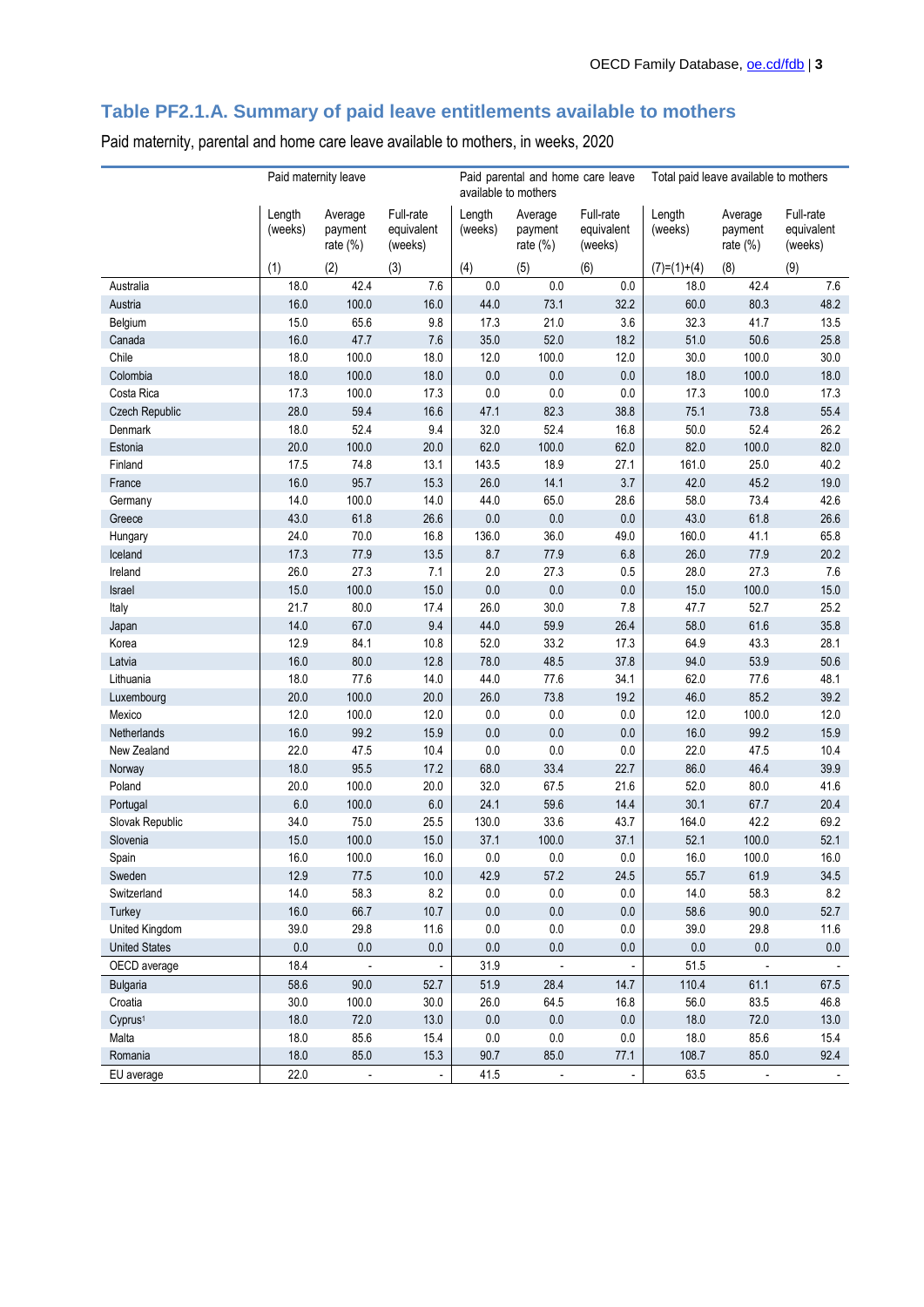Note: Information refers to paid parental leave and subsequent periods of paid home care leave to care for young children (sometimes under a different name, for example, "childcare leave" or "child raising leave", or the Complément de Libre Choix d'Activité in France). The table refers to paid leave entitlements in place as of April 2020. Data reflect entitlements at the national or federal level only, and do not reflect regional variations or additional/alternative entitlements provided by states/provinces or local governments in some countries (e.g. Québec in Canada, or California in the United States). The "average payment rate" refers the proportion of previous earnings replaced by the benefit over the length of the paid leave entitlement for a person earning 100% of average national full-time earnings. If this covers more than one period of leave at two different payment rates then a weighted average is calculated based on the length of each period. In most countries benefits are calculated on the basis of gross earnings, with the "payment rates" shown reflecting the proportion of gross earnings replaced by the benefit. In Austria, Chile, Germany. Lithuania and Romania (parental leave only), benefits are calculated based on previous net (post income tax and social security contribution) earnings, while in France benefits are calculated based on post-social-security-contribution earnings. Payment rates for these countries reflect the proportion of the appropriate net earnings replaced by the benefit. Additionally, in some countries maternity and parental benefits may be subject to taxation and may count towards the income base for social security contributions. As a result, the amounts actual amounts received by the individual on leave may differ from those shown in the table. See Tables PF2.1.C, PF2.1.D, PF2.1.E and PF2.1.F for details on benefit payment rules and conditions. Net earnings for Chile refer to 2016. Source: See tables PF2.1.C-PF2.1.E.

The availability and generosity of paid parental and home care leave varies considerably across countries (Table PF2.1.A and Chart PF2.1.B). The OECD average entitlement available to mothers stands at just under 32 weeks, with most countries that offer at least one week providing somewhere between 26 and 52 weeks. However, 15 OECD countries offer no entitlement to paid parental or home care leave at all, while at the other extreme three OECD countries (Finland, Hungary and the Slovak Republic) provide a statutory entitlement for two-and-a-half-years' paid leave or more.

Parental and home care leave payment rates tend to be lower than those for maternity leave. Most countries provide benefits that replace somewhere between one-third and two-thirds of previous earnings, but this varies considerably across countries. The lowest payment rates are often found in countries with the longest entitlements. In Finland, for example, payments across the 143.5-week paid parental leave an home care leave entitlement replace only 18.9% of average gross earnings. In this specific case, a substantial portion of the overall leave entitlement takes the form of an extended 'home care' leave. The objectives behind paid home care leaves tend to be a little different to those behind paid parental leave – rather than providing parents with short-term compensation for earnings forgone by suspending employment, these extended benefits instead look to offer medium-term financial support to parents who wish to remain at home to care for young children. As a result, these longer leaves are often paid only through low flat-rate benefits and usually replace only a small proportion of previous earnings for average earners.

Paid leaves specific to or reserved for fathers tend to be far shorter than paid leaves available to mothers (Table PF2.1.B and Chart PF2.1.C). On average, OECD countries offer just under nine weeks of paid father-specific leave, either through paid paternity leave or paid father-specific parental or home care leave. Six OECD countries provide no paid father-specific leave at all, and 17 offer two weeks or less. At the other end of the scale, ten OECD countries reserve three months (13 weeks) or more paid leave just for fathers. At around 12 months (52 weeks), the two East Asian OECD countries – Japan and Korea – provide the longest paid father-specific leaves in the OECD.

<sup>1</sup> Note by Turkey:

The information in this document with reference to "Cyprus" relates to the southern part of the Island. There is no single authority representing both Turkish and Greek Cypriot people on the Island. Turkey recognises the Turkish Republic of Northern Cyprus (TRNC). Until a lasting and equitable solution is found within the context of the United Nations, Turkey shall preserve its position concerning the "Cyprus issue".

Note by all the European Union Member States of the OECD and the European Union:

The Republic of Cyprus is recognised by all members of the United Nations with the exception of Turkey. The information in this document relates to the area under the effective control of the Government of the Republic of Cyprus.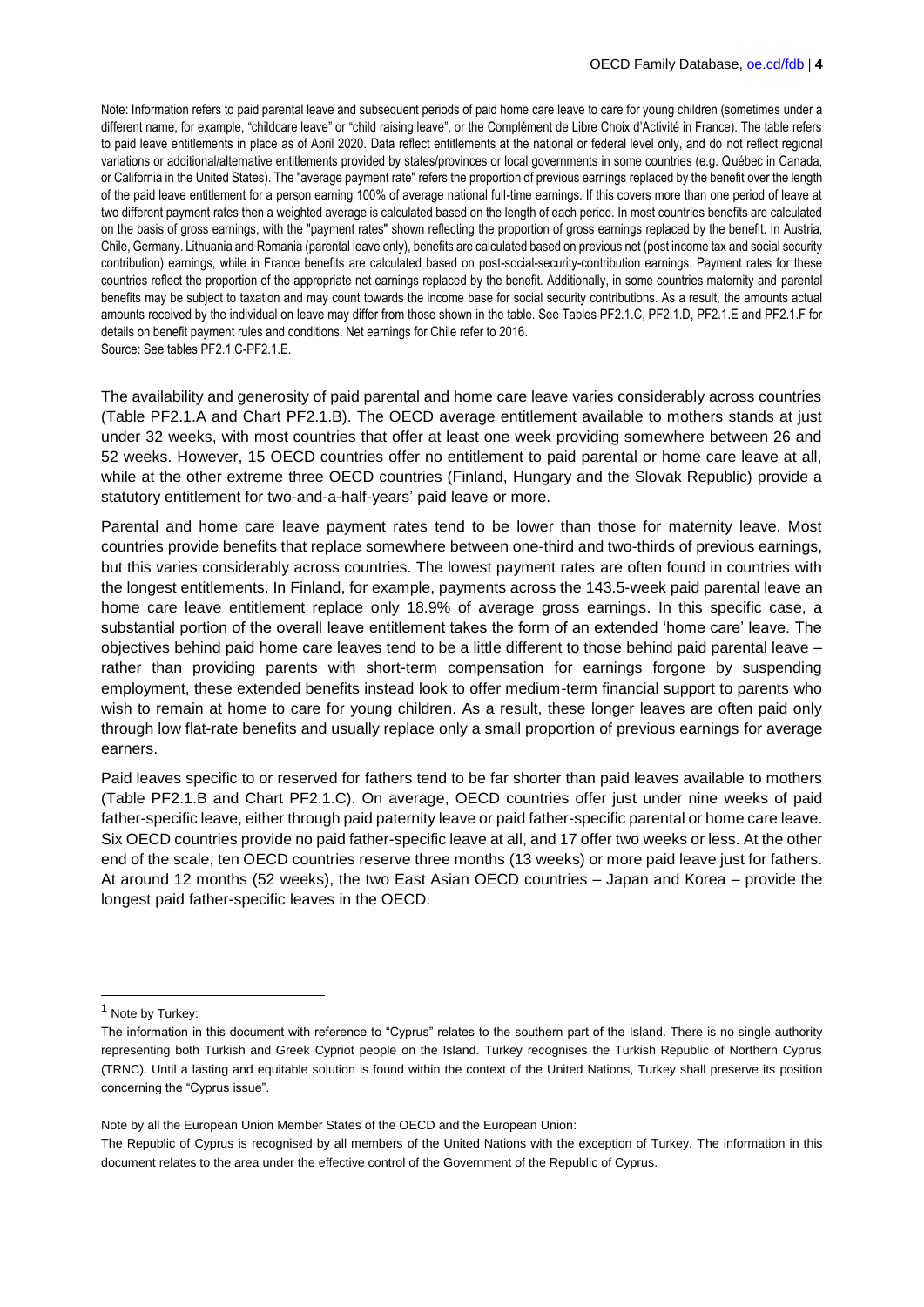## **Chart PF2.1.A. Paid maternity leave**

Duration of paid maternity leave and the average payment rate across paid maternity leave for an individual on national average earnings, 2020

Panel B. Average payment rate across paid maternity leave (%) Panel B. Average payment rate across paid maternity leave (%)



Note: Striped bars indicates payment rates based on net earnings. Net earnings for Chile refer to 2016. See notes to Table PF2.1.A. Source: See tables PF2.1.C-PF2.1.E.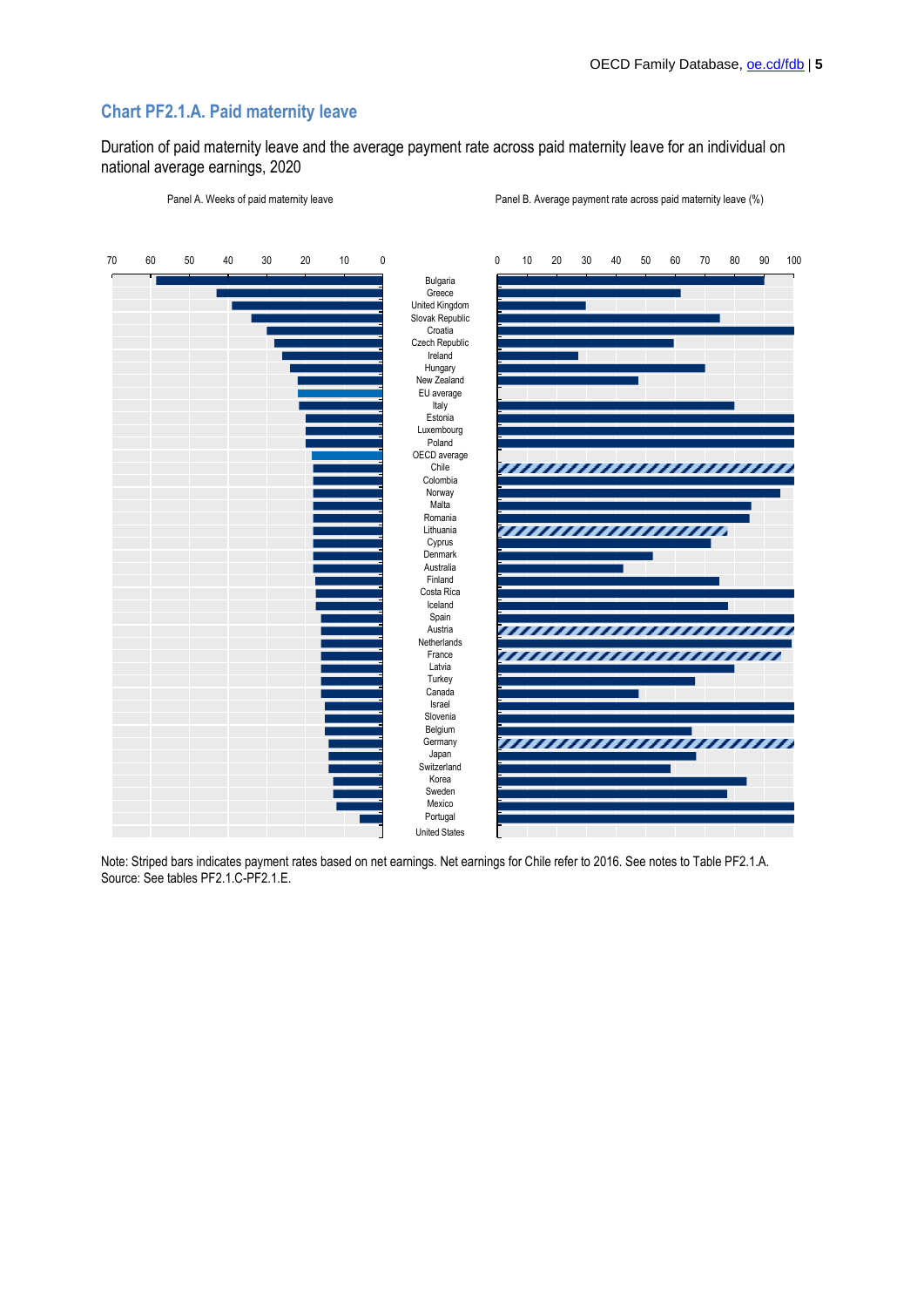## **Chart PF2.1.B. Paid parental and home care leave available to mothers**

Duration of paid parental and home care leave available to mothers, and the average payment rate across paid parental and home care leave available to mothers for an individual on national average earnings, 2020



Note: Striped bars indicates payment rates based on net earnings. Net earnings for Chile refer to 2016. See notes to Table PF2.1.A. Source: See tables PF2.1.C-PF2.1.E.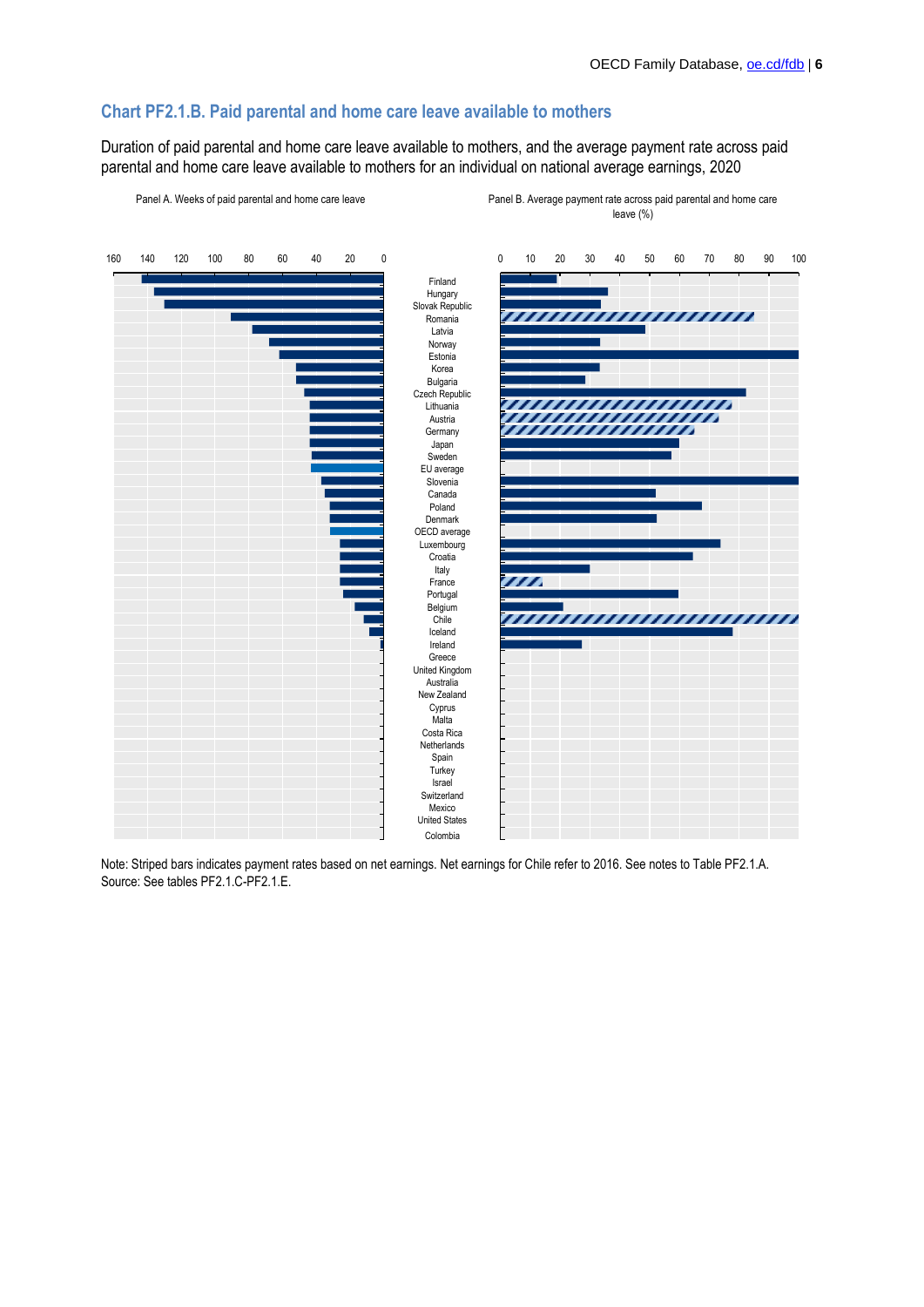## **Table PF2.1.B. Summary of paid leave entitlements for fathers**

Paid paternity leave and paid parental and home care leave reserved (or effectively reserved) for fathers, in weeks, 2020

|                       | Paid paternity leave |                                   |                                    | reserved for fathers |                                   | Paid parental and home care leave  | Total paid leave reserved for fathers |                                   |                                    |
|-----------------------|----------------------|-----------------------------------|------------------------------------|----------------------|-----------------------------------|------------------------------------|---------------------------------------|-----------------------------------|------------------------------------|
|                       | Length<br>(weeks)    | Average<br>payment<br>rate $(\%)$ | Full-rate<br>equivalent<br>(weeks) | Length<br>(weeks)    | Average<br>payment<br>rate $(\%)$ | Full-rate<br>equivalent<br>(weeks) | Length<br>(weeks)                     | Average<br>payment<br>rate $(\%)$ | Full-rate<br>equivalent<br>(weeks) |
|                       | (1)                  | (2)                               | (3)                                | (4)                  | (5)                               | (6)                                | $(7)=(1)+(4)$                         | (8)                               | (9)                                |
| Australia             | 2.0                  | 42.4                              | 0.8                                | $0.0\,$              | 0.0                               | 0.0                                | 2.0                                   | 42.4                              | 0.8                                |
| Austria               | 4.3                  | 17.9                              | 0.8                                | 8.7                  | 50.4                              | 4.4                                | 13.0                                  | 39.5                              | 5.1                                |
| Belgium               | 2.0                  | 75.1                              | 1.5                                | 17.3                 | 21.0                              | 3.6                                | 19.3                                  | 26.6                              | 5.1                                |
| Canada                | 0.0                  | 0.0                               | 0.0                                | 5.0                  | 0.0                               | $0.0\,$                            | 5.0                                   | 0.0                               | 0.0                                |
| Chile                 | $1.0\,$              | 100.0                             | 1.0                                | $0.0\,$              | $0.0\,$                           | 0.0                                | $1.0$                                 | 100.0                             | 1.0                                |
| Colombia              | 1.6                  | 100.0                             | 1.6                                | 0.0                  | 0.0                               | 0.0                                | 1.6                                   | 100.0                             | 1.6                                |
| Costa Rica            | 0.0                  | $0.0\,$                           | $0.0\,$                            | $0.0\,$              | $0.0\,$                           | $0.0\,$                            | $0.0\,$                               | $0.0\,$                           | 0.0                                |
| <b>Czech Republic</b> | 1.0                  | 59.4                              | 0.6                                | 0.0                  | 0.0                               | 0.0                                | 1.0                                   | 59.4                              | 0.6                                |
| Denmark               | 2.0                  | 52.4                              | 1.0                                | $0.0\,$              | 0.0                               | 0.0                                | 2.0                                   | 52.4                              | 1.0                                |
| Estonia               | 2.0                  | 100.0                             | 2.0                                | 0.0                  | 0.0                               | 0.0                                | 2.0                                   | 100.0                             | 2.0                                |
| Finland               | 3.0                  | 63.0                              | 1.9                                | 6.0                  | 63.0                              | 3.8                                | 9.0                                   | 63.0                              | 5.7                                |
| France                | 2.0                  | 95.7                              | 1.9                                | 26.0                 | 14.1                              | 3.7                                | 28.0                                  | 19.9                              | 5.6                                |
| Germany               | 0.0                  | $0.0\,$                           | 0.0                                | 8.7                  | 65.0                              | 5.7                                | 8.7                                   | 65.0                              | 5.7                                |
| Greece                | 0.4                  | 100.0                             | 0.4                                | 0.0                  | 0.0                               | 0.0                                | 0.4                                   | 100.0                             | 0.4                                |
| Hungary               | 1.0                  | 100.0                             | 1.0                                | $0.0\,$              | 0.0                               | 0.0                                | 1.0                                   | 100.0                             | 1.0                                |
| Iceland               | 0.0                  | $0.0\,$                           | 0.0                                | 17.3                 | 77.9                              | 13.5                               | 17.3                                  | 77.9                              | 13.5                               |
| Ireland               | 2.0                  | 27.3                              | 0.5                                | $2.0\,$              | $0.0\,$                           | 0.0                                | $4.0$                                 | 13.6                              | 0.5                                |
| Israel                | $0.0\,$              | $0.0\,$                           | 0.0                                | 0.0                  | 0.0                               | 0.0                                | $0.0\,$                               | $0.0\,$                           | $0.0\,$                            |
| Italy                 | 1.4                  | 100.0                             | 1.4                                | $0.0\,$              | $0.0\,$                           | 0.0                                | 1.4                                   | 100.0                             | 1.4                                |
| Japan                 | 0.0                  | $0.0\,$                           | 0.0                                | 52.0                 | 60.3                              | 31.4                               | 52.0                                  | 60.3                              | 31.4                               |
| Korea                 | 2.0                  | 100.0                             | 2.0                                | 52.0                 | 39.8                              | 20.7                               | 54.0                                  | 42.0                              | 22.7                               |
| Latvia                | 1.4                  | 80.0                              | 1.1                                | 0.0                  | 0.0                               | 0.0                                | 1.4                                   | 80.0                              | 1.1                                |
| Lithuania             | 4.0                  | 77.6                              | 3.1                                | $0.0\,$              | $0.0\,$                           | 0.0                                | 4.0                                   | 77.6                              | 3.1                                |
| Luxembourg            | 2.0                  | 100.0                             | 2.0                                | 26.0                 | 73.8                              | 19.2                               | 28.0                                  | 75.7                              | 21.2                               |
| Mexico                | 1.0                  | 100.0                             | 1.0                                | $0.0\,$              | $0.0\,$                           | 0.0                                | 1.0                                   | 100.0                             | 1.0                                |
| Netherlands           | 1.0                  | 100.0                             | 1.0                                | 0.0                  | 0.0                               | 0.0                                | 1.0                                   | 100.0                             | 1.0                                |
| New Zealand           | 0.0                  | 0.0                               | 0.0                                | $0.0\,$              | 0.0                               | 0.0                                | 0.0                                   | 0.0                               | $0.0\,$                            |
| Norway                | 0.0                  | $0.0\,$                           | 0.0                                | 15.0                 | 95.5                              | 14.3                               | 15.0                                  | 95.5                              | 14.3                               |
| Poland                | 2.0                  | 100.0                             | 2.0                                | $0.0\,$              | $0.0\,$                           | 0.0                                | 2.0                                   | 100.0                             | 2.0                                |
| Portugal              | 5.0                  | 100.0                             | $5.0\,$                            | 17.3                 | 43.6                              | 7.5                                | 22.3                                  | 56.3                              | 12.5                               |
| Slovak Republic       | $0.0\,$              | $0.0\,$                           | $0.0\,$                            | 0.0                  | $0.0\,$                           | 0.0                                | 0.0                                   | $0.0\,$                           | $0.0\,$                            |
| Slovenia              | 4.3                  | 100.0                             | 4.3                                | 0.0                  | 0.0                               | 0.0                                | 4.3                                   | 100.0                             | 4.3                                |
| Spain                 | 12.0                 | 100.0                             | 12.0                               | $0.0\,$              | $0.0\,$                           | $0.0\,$                            | 12.0                                  | 100.0                             | 12.0                               |
| Sweden                | 1.4                  | 58.1                              | 0.8                                | 12.9                 | 77.5                              | 10.0                               | 14.3                                  | 75.5                              | 10.8                               |
| Switzerland           | 0.0                  | $0.0\,$                           | $0.0\,$                            | 0.0                  | $0.0\,$                           | 0.0                                | $0.0\,$                               | $0.0\,$                           | 0.0                                |
| Turkey                | $1.0\,$              | 100.0                             | 1.0                                | $0.0\,$              | $0.0\,$                           | 0.0                                | 1.0                                   | 100.0                             | 1.0                                |
| United Kingdom        | 2.0                  | 18.8                              | 0.4                                | 0.0                  | $0.0\,$                           | 0.0                                | 2.0                                   | 18.8                              | 0.4                                |
| <b>United States</b>  | 0.0                  | 0.0                               | 0.0                                | 0.0                  | $0.0\,$                           | 0.0                                | $0.0\,$                               | 0.0                               | 0.0                                |
| OECD average          | 1.7                  | $\blacksquare$                    | $\Box$                             | 7.0                  | $\overline{\phantom{a}}$          | $\overline{\phantom{a}}$           | 8.7                                   | $\overline{\phantom{a}}$          | $\sim$                             |
| <b>Bulgaria</b>       | 2.1                  | 90.0                              | 1.9                                | 0.0                  | 0.0                               | 0.0                                | 2.1                                   | 90.0                              | 1.9                                |
| Croatia               | 0.0                  | 0.0                               | 0.0                                | 8.7                  | 64.5                              | 5.6                                | 8.7                                   | 64.5                              | 5.6                                |
| Cyprus                | 2.0                  | 72.0                              | 1.4                                | $0.0\,$              | $0.0\,$                           | $0.0\,$                            | 2.0                                   | 72.0                              | 1.4                                |
| Malta                 | 0.2                  | 100.0                             | 0.2                                | $0.0\,$              | $0.0\,$                           | 0.0                                | $0.2\,$                               | 100.0                             | 0.2                                |
| Romania               | $1.0\,$              | 100.0                             | $1.0\,$                            | $4.3\,$              | 85.0                              | $3.7\,$                            | 5.3                                   | 87.8                              | 4.7                                |
| EU average            | 2.2                  | $\overline{\phantom{a}}$          | $\overline{\phantom{a}}$           | 5.1                  | $\overline{\phantom{a}}$          | $\blacksquare$                     | $7.1\,$                               |                                   |                                    |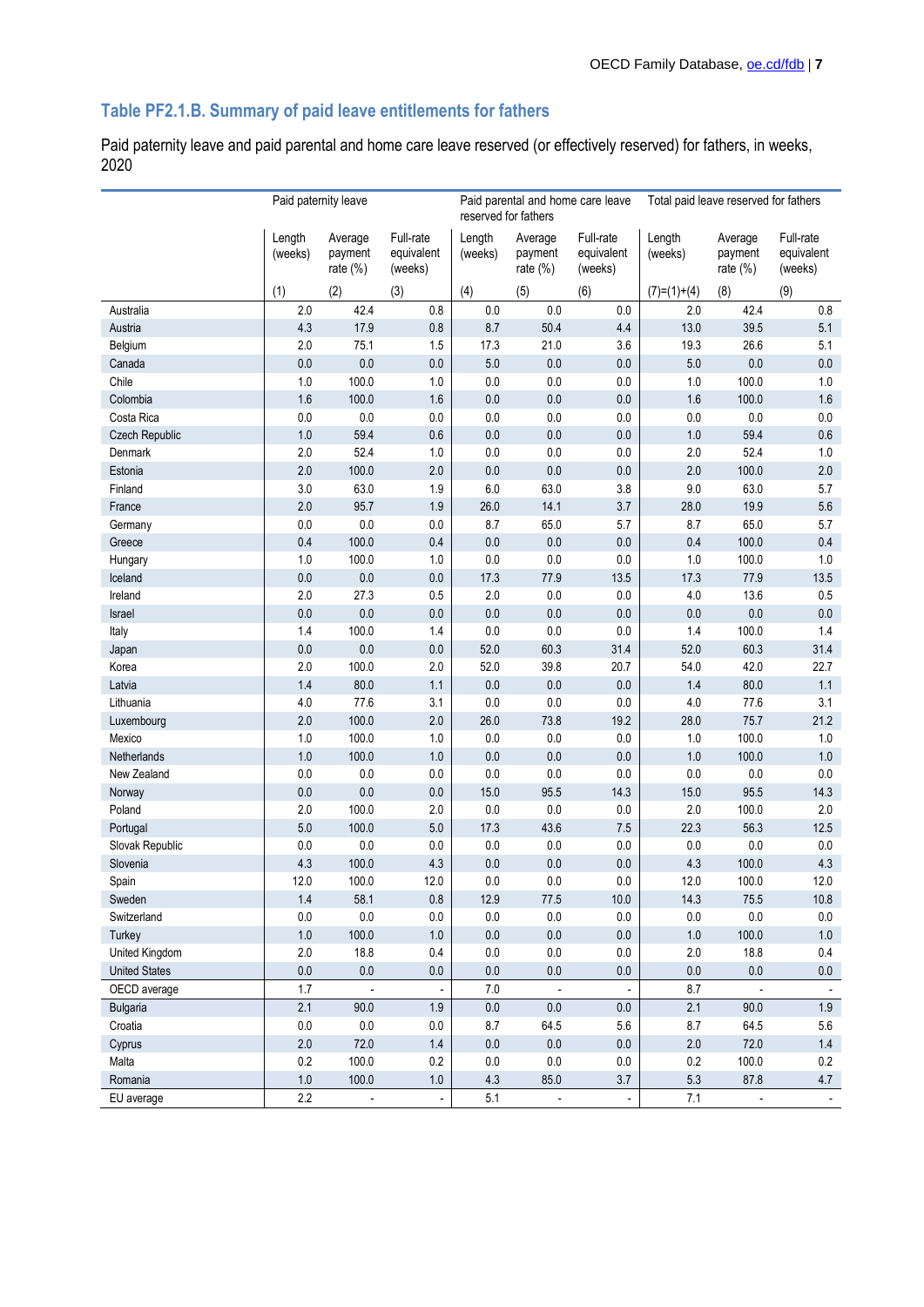Note: Information refers to entitlements to paternity leave, 'father quotas' or periods of parental leave that can be used only by the father and cannot be transferred to the mother, and any weeks of sharable leave that must be taken by the father in order for the family to qualify for 'bonus' weeks of parental leave. The table refers to paid leave entitlements in place as of April 2018. Data for Chile and Costa Rica refer to April 2017. Data reflect entitlements at the national or federal level only, and do not reflect regional variations or additional/alternative entitlements provided by states/provinces or local governments in some countries (e.g. Québec in Canada, or California in the United States). he "average payment rate" refers the proportion of previous earnings replaced by the benefit over the length of the paid leave entitlement for a person earning 100% of average national full-time earnings. If this covers more than one period of leave at two different payment rates then a weighted average is calculated based on the length of each period. In most countries benefits are calculated on the basis of gross earnings, with the "payment rates" shown reflecting the proportion of gross earnings replaced by the benefit. In Austria, Chile, Germany, Lithuania and Romania (parental leave only), benefits are calculated based on previous net (post income tax and social security contribution) earnings, while in France benefits are calculated based on post-social-security-contribution earnings. Payment rates for these countries reflect the proportion of the appropriate net earnings replaced by the benefit. Additionally, in some countries maternity and parental benefits may be subject to taxation and may count towards the income base for social security contributions. As a result, the amounts actual amounts received by the individual on leave may differ from those shown in the table. See Tables PF2.1.C, PF2.1.D, PF2.1.E and PF2.1.F for details on benefit payment rules and conditions. Net earnings for Chile refer to 2016.

Source: See tables PF2.1.C-PF2.1.E

Father-specific leaves are often well paid when short, although payment rates tend to fall once entitlements last longer than one month (4.3 weeks) or so. Of those countries that offer at least one month, some of the highest payment rates are in Norway – where payments replace just under 96% of gross earnings for an average earner – and Spain, where fathers are entitled to full pay across their 30 days of paid paternity leave. In Japan, where fathers-only leave paid parental leave last for 52 weeks, parental leave benefits replace roughly 60% of previous gross earnings for an average earner. This produces a 'full-rate equivalent' father-specific leave equal to 31.4 weeks (Table PF2.1.B), which is by far the most generous paid father-specific entitlement in the OECD.

### *Comparability and data issues*

In addition to issues around the classification of leave entitlements, international comparisons of leave systems are affected by several other issues:

- State and local governments can provide alternative entitlements and additional financial support for parents on leave. This is the case in several U.S. states (e.g. California), for example, and in the province of Québec in Canada, which unlike the rest of Canada provides fathers with a statutory paid paternity leave. Such local variations are not included here, and stated provisions reflect only those that are statutory entitlements at the national or federal level.
- Employer-provided top-up payments (over and above the statutory minimum) for those on leave are not included. Practices differ across firms, sectors and countries, but in many OECD countries these payments are substantial. As a result, the indicators above will in some countries underestimate the actual amount that parents receive.
- Leave benefits in some but not all countries may be subject to taxation and may count towards the income base for social security contributions. As a result, the actual amounts received by the individual on leave may differ from those shown above, depending on the rules for and rates of taxation in the given country.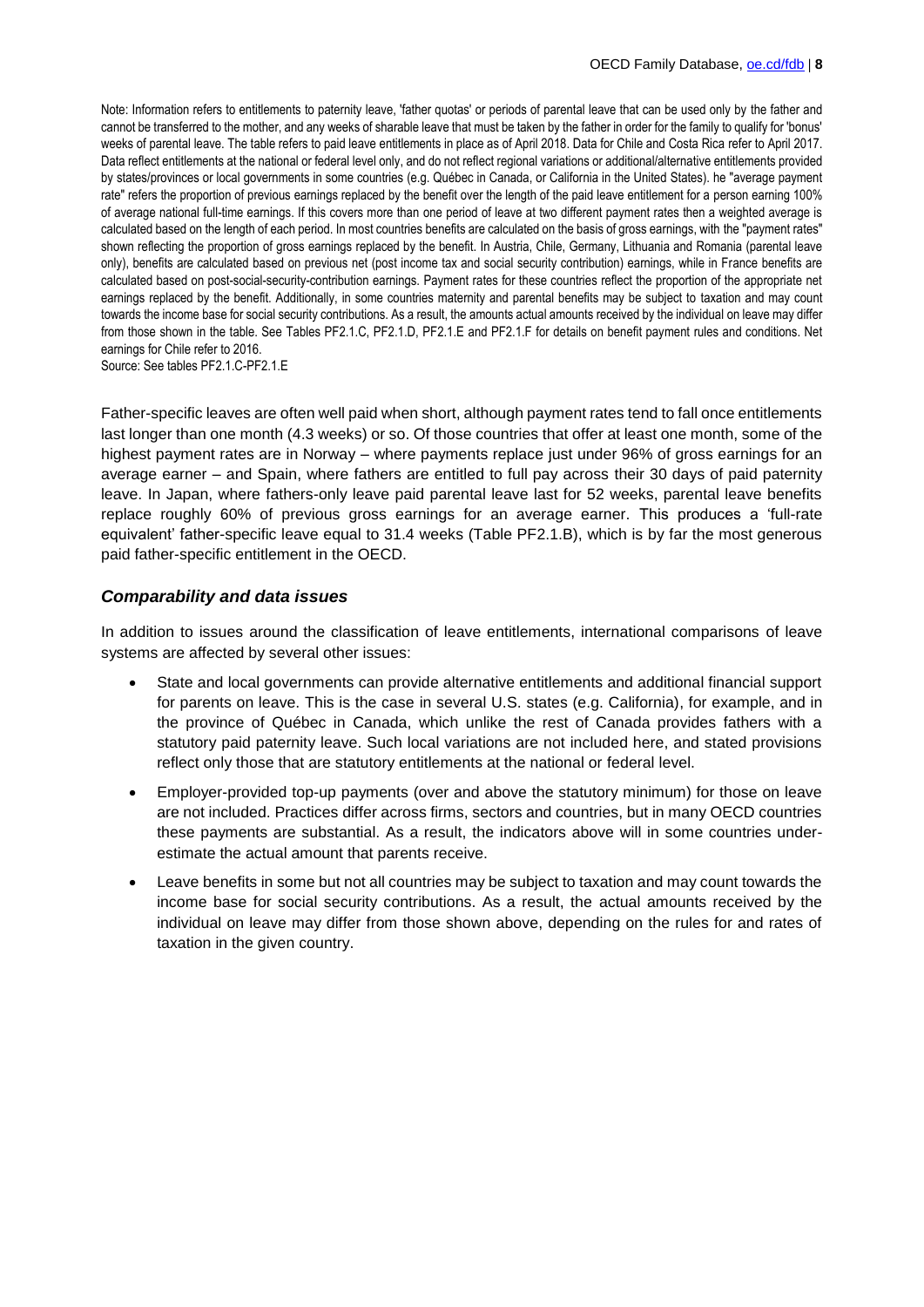## **Chart PF2.1.C. Paid leave reserved for fathers**

Duration of paid paternity leave and paid father-specific parental and home care leave in weeks, and the average payment rate across paid paternity and father-specific leave for an individual on national average earnings, 2020



Note: Striped bars indicates payment rates based on net earnings. Net earnings for Chile refer to 2016. See notes to Table PF2.1.B. Source: See tables PF2.1.C-PF2.1.E

 Lastly, comparisons of statutory leave entitlements do not capture cross-national variations in take up of the various policies. In some countries, societal norms and culture may act as an effective barrier to take up for some parents. For example and as touched on above, Japan offers an extremely generous paid father-specific leave entitlement, but only around 6% of employed new fathers in Japan take advantage of the leave (Nakazato, Nishimura, and Takezawa, 2020). As a result, while the information above reflects what is technically on offer to parents, statutory entitlements may say little about what is actually used.

An alternative method of comparing leaves systems across countries is to consider public expenditure on parental leave. In this manner, a broader picture is obtained of the relative generosity of systems and, to some degree at least, of the actual use of these systems countries. Chart PF2.1.D shows public expenditure on maternity and parental leave per child born in 2015 U.S. dollars (PPP).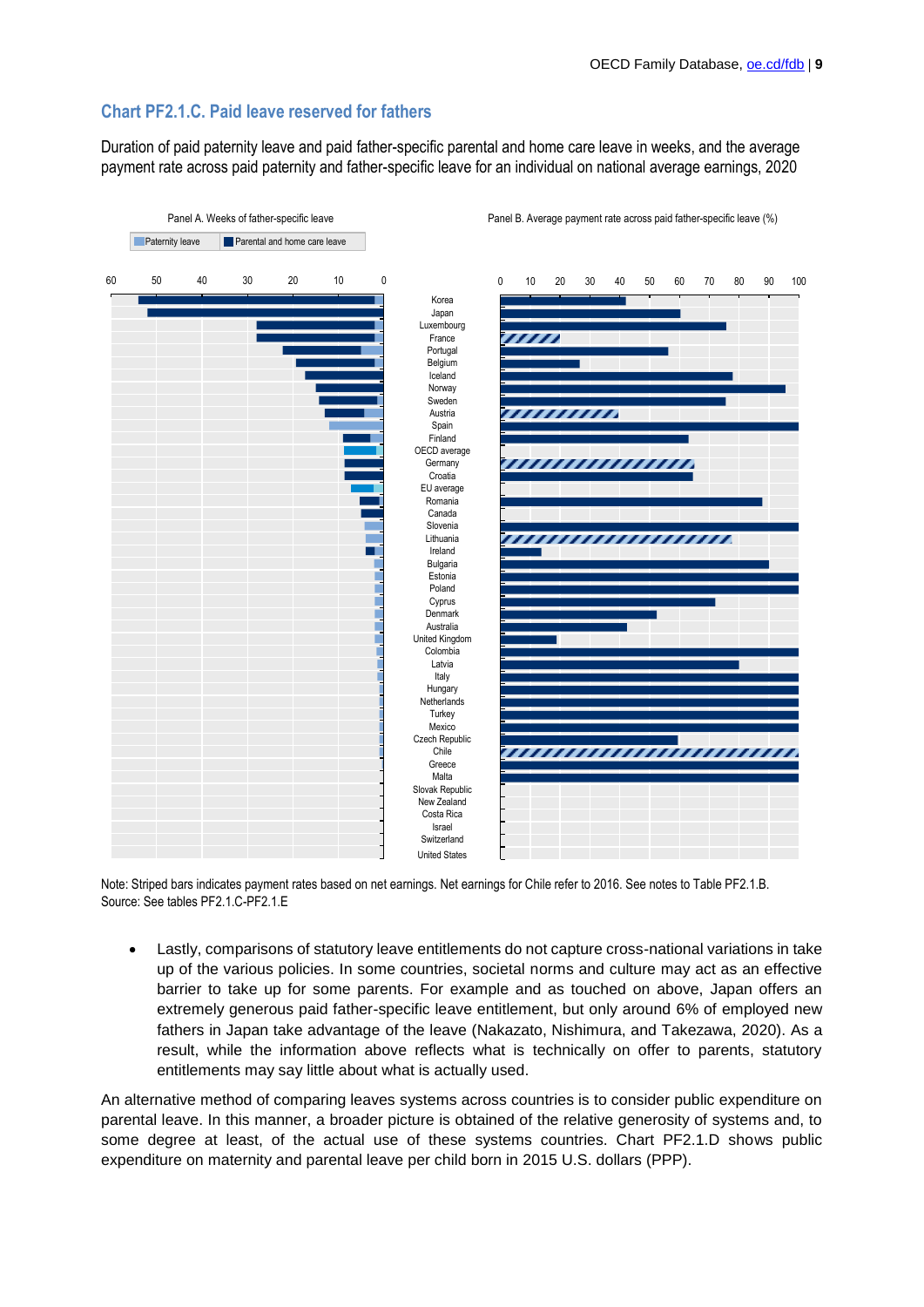Public expenditure on maternity and parental leave ranges from as high as USD 53 000 per child born in Luxembourg to as low as USD 655 per child born in Turkey, with the OECD average about USD 15 400 per child born. Spending is generally highest in Nordic and Eastern European OECD countries, reflecting in the former case the generosity of payment rates and high level take up of leave among both mothers and fathers, and in the latter case the length of paid parental leave available to mothers.

#### **Chart PF2.1.D. Public expenditure on maternity and parental leaves**

Public expenditure on maternity and parental leaves per live birth, in current USD 2015 PPP, 2017



Source: OECD Social Expenditure Database and OECD Health Statistics

*Country-specific notes for the calculation of paid leaves shown in Tables PF2.1.A and PF2.1.B and for Charts PF2.1.A-C:*

- Australia: it is assumed that the 18 weeks of "Parental Leave Pay" are used by the mother straight after the birth, effectively as a paid maternity leave. Accordingly, all 18 weeks are recorded as paid maternity leave.
- Austria: it is assumed that parents opt for the shorter but higher paid "12(+2)" earnings-related option when deciding on the *Elternkarenz* payment scheme. The two months of leave that must be used by the father in order to qualify for the bonus weeks are recorded as father-specific leave.
- Canada: the one-week waiting period is recorded as 'paid maternity leave', as use of the waiting period is necessary in order to receive payment over the remainder of the leave. During parental leave, it is assumed that the parents opt for the shorter but better paid "35 week" option.
- Czech Republic: it is assumed that parents taking parental leave opt to receive the maximum monthly benefit and therefore take paid leave for the shortest possible time. For an earner on national average full-time earnings, this works out at just over 47 weeks.
- Finland: the three weeks of fathers-only leave that can be taken at the same time as the mother are classified as "paid paternity leave". The remaining six weeks, which cannot be taken while the mother is on parental leave and are usually taken after the parental leave, are considered as weeks of "father-specific parental leave".
- France: it is assumed that the relevant birth is the birth of the first child (i.e. there are no other dependent children in the household). The duration of paid leave and payment rates reflect entitlements where there are no other dependent children in the household.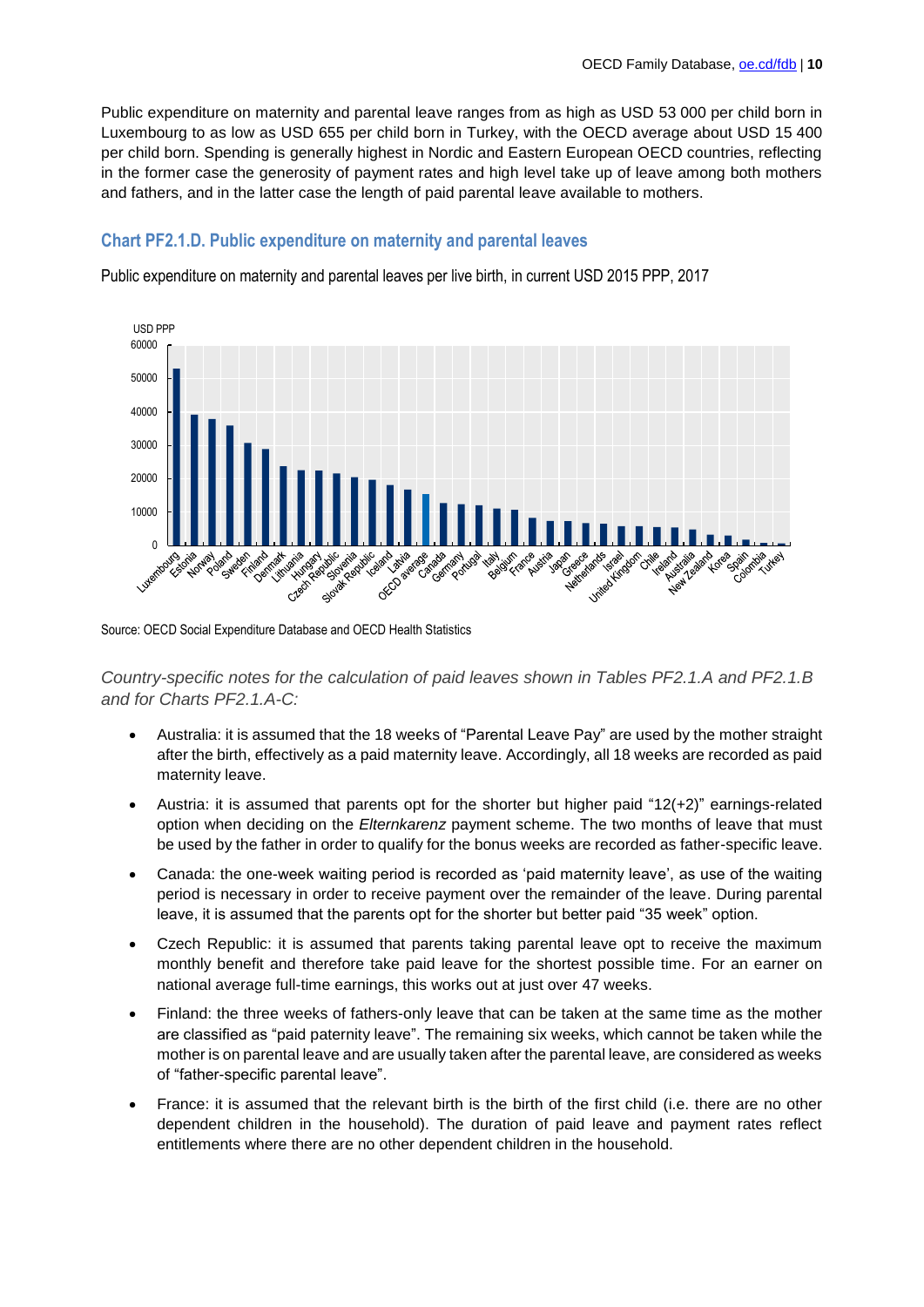- Germany: The two months of leave that must be used by the father in order to qualify for the bonus weeks are recorded as father-specific leave.
- Hungary: the paid parental leave entitlement includes the GYED payment for 104 weeks supplemented by the flat-rate GYES payment for the remaining year.
- Iceland: the four months of parental leave reserved for the mother are recorded as paid maternity leave.
- Ireland: the sixteen unpaid weeks of maternity leave are not included.
- Israel: the eleven unpaid weeks of maternity leave are not included. As the paternity leave is paid for by sickness benefits and deducted from available sick- and annual leave days it is not counted as paternity leave here.
- Italy: it is assumed that the six months of parental leave pay are taken by the mother. Thus, the father's entitlement to parental leave is effectively unpaid and is not shown.
- Korea: it is assumed that the mother takes paid parental leave first and the father second. As a result, the increase in the payment rate available to the second parent to take leave is applied to the father's paid parental leave entitlement.
- Latvia: parental leave is paid through the earnings-related benefit until the child reaches twelve months old, and then through the flat-rate child raising allowance until the child is eighteen months old.
- Lithuania: it is assumed that parents opt for the shorter but higher paid option until the child is 12 months old when deciding on the parental leave payment scheme.
- Luxembourg: it is assumed that parents opt for the longest high paid "6 month" option when deciding on the parental leave payment scheme.
- New Zealand: it is assumed that the twenty-two weeks of paid "Primary Carer Leave" are used by the mother as a maternity leave. The remaining weeks of parental leave are therefore unpaid.
- Norway: it is assumed that parents opt for the shorter but higher paid "46 week" option when deciding on the parental leave payment scheme. The eighteen weeks of parental leave reserved for the mother are recorded as a maternity entitlement.
- Poland: it is assumed that household income does not fall below the means-tested threshold for payment of the allowance during childcare leave.
- Portugal: the thirty days of "initial parental leave" that must be used by the father in order to qualify for the bonus weeks are recorded as father-specific leave.
- Romania: the single month of paid parental leave that is reserved for the 'second' parent is recorded as father-specific leave.
- Sweden: the ninety days of paid parental leave reserved for the mother are recorded as a maternity entitlement. Mothers are also technically entitled to unpaid maternity leave for at least 7 weeks before and 7 weeks after the birth, at least 2 weeks of which are compulsory (when not on other leaves). Not included here as not common and typically covered by mothers quota. Each parent has 45 days of the 240 total leave days paid at a lower flat-rate. As these days can be transferred to the other parent by signing a form, we assume that the mother takes both times 45 days for the whole family, reducing her entitlement to the lower flat-rate for the last 90 days of her leave.
- Switzerland: the two unpaid weeks of maternity leave are not included.
- United Kingdom: the thirteen unpaid weeks of maternity leave are not included.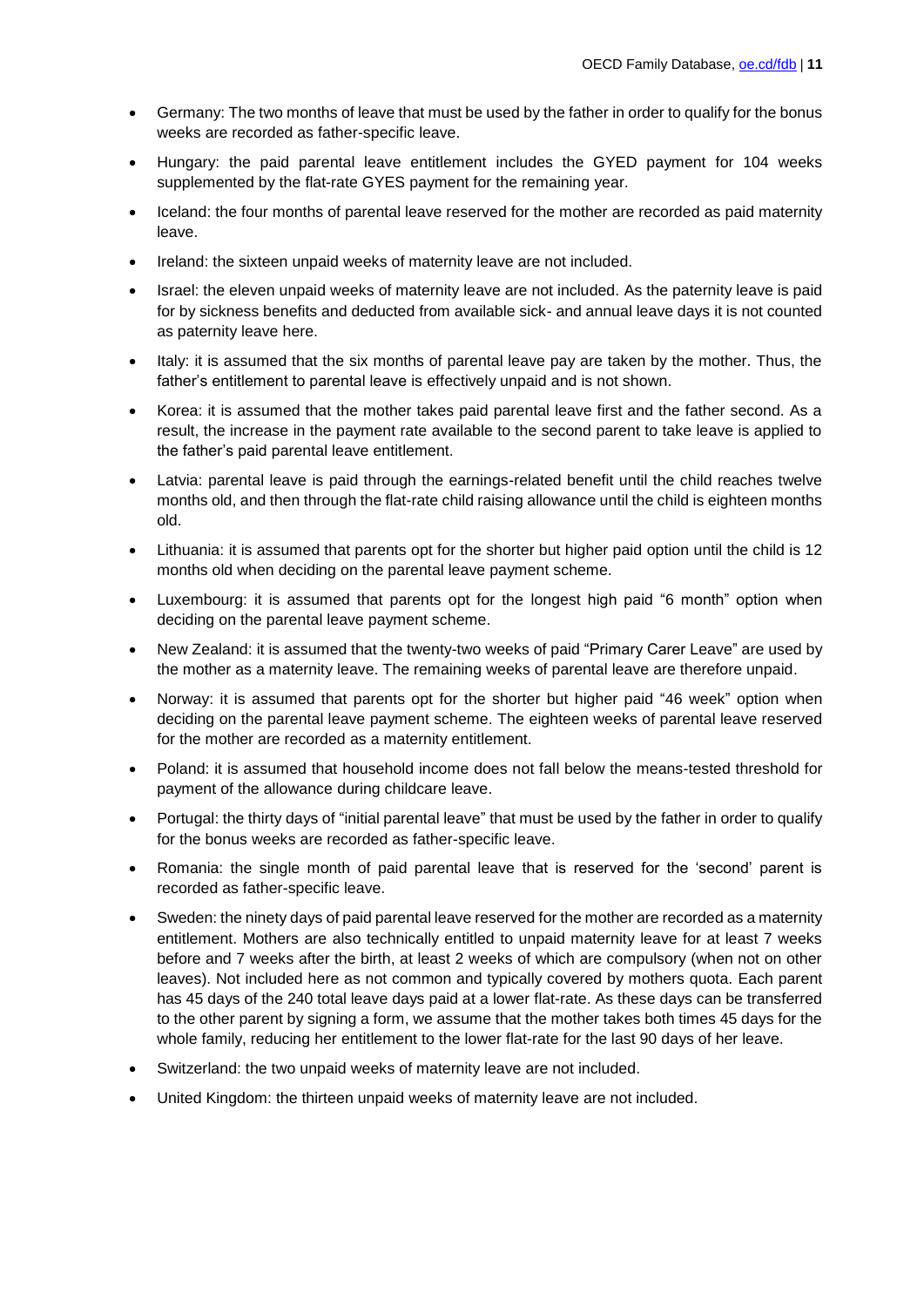#### **Sources and further reading**:

Adema, W., C. Clarke and V. Frey (2015), "Paid Parental Leave: Lessons from OECD Countries and Selected U.S. States", *OECD Social, Employment and Migration Working Papers*, No. 172, OECD Publishing, Paris, [https://doi.org/10.1787/5jrqgvqqb4vb-en.](https://doi.org/10.1787/5jrqgvqqb4vb-en)

Koslowski, A., Blum, S., Dobrotić, I., Kaufman, G. and Moss, P. (2020) 16th International Review of Leave Policies and Related Research 2020. Available at: [http://www.leavenetwork.org/lp\\_and\\_r\\_reports/](http://www.leavenetwork.org/lp_and_r_reports/)

MISSOC (2020); Mutual Information System on Social Protection in the EU and EEA, Table IV – Maternity/Paternity and Table IX – Family Benefits[, https://www.missoc.org/missoc-database/comparative-tables/results/](https://www.missoc.org/missoc-database/comparative-tables/results/)

Nakazato, H., Nishimura, J. and Takezawa, J. (2020) 'Japan country note,' in Koslowski, A., Blum, S., Dobrotić, I., Kaufmann, G. and Moss, P. (eds.) International Review of Leave Policies and Research 2020. Available at: [http://www.leavenetwork.org/lp\\_and\\_r\\_reports](http://www.leavenetwork.org/lp_and_r_reports)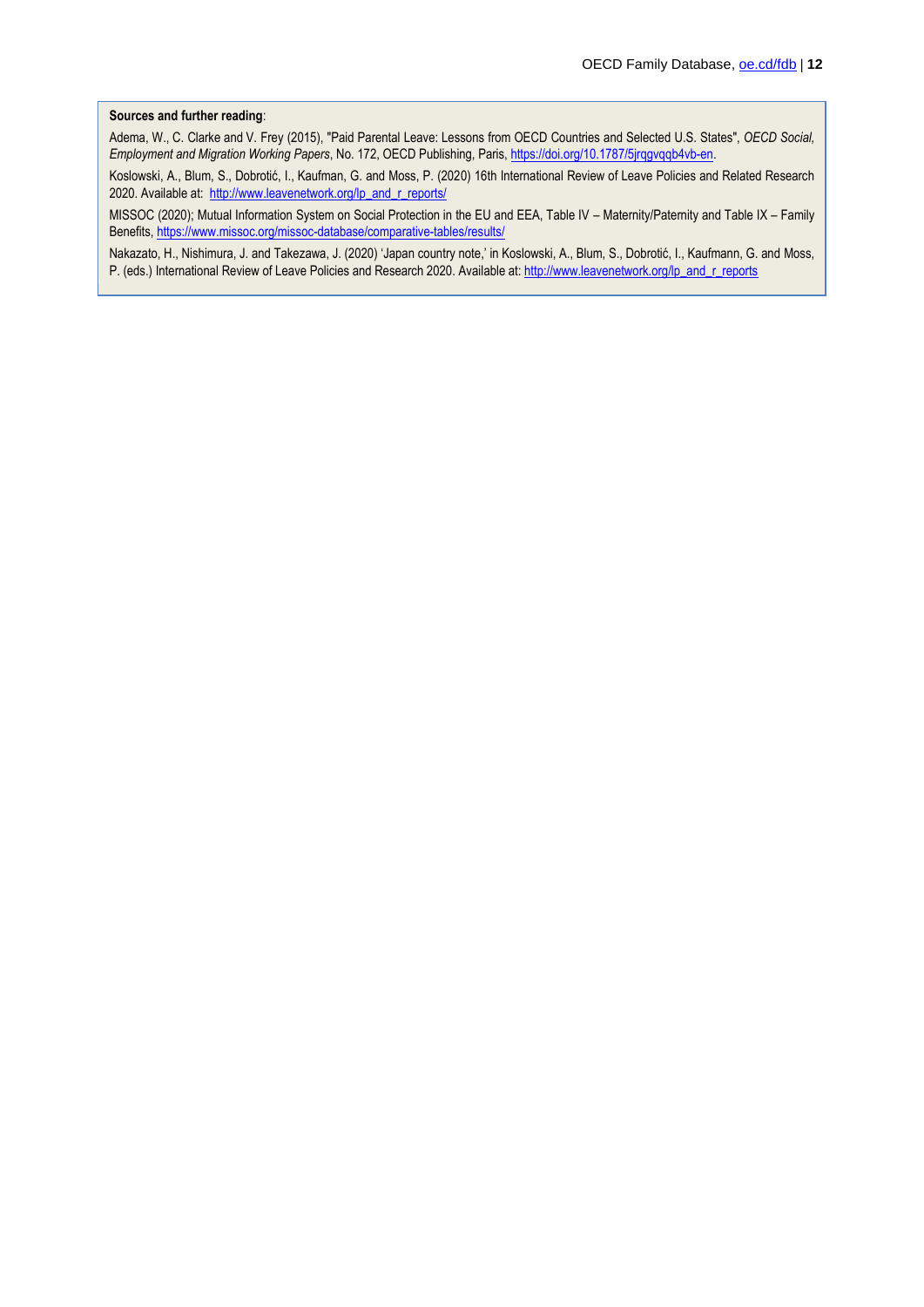# **Table PF2.1.C: Statutory maternity leave entitlements**

| Country           | <b>Maximum duration (weeks)</b>                                                                                                                                                                                                                                                                                                                                                                                                    | Paid              | <b>Eligibility criteria for payments</b>                                                                                                                                                                                                                                                                                                                                                                                                                                                                                   | Payment                                                                                                                                                                                                                                                                                                                                                                                          |
|-------------------|------------------------------------------------------------------------------------------------------------------------------------------------------------------------------------------------------------------------------------------------------------------------------------------------------------------------------------------------------------------------------------------------------------------------------------|-------------------|----------------------------------------------------------------------------------------------------------------------------------------------------------------------------------------------------------------------------------------------------------------------------------------------------------------------------------------------------------------------------------------------------------------------------------------------------------------------------------------------------------------------------|--------------------------------------------------------------------------------------------------------------------------------------------------------------------------------------------------------------------------------------------------------------------------------------------------------------------------------------------------------------------------------------------------|
| Australia         | No statutory entitlement as such. However, most<br>working parents are entitled to 12 months unpaid<br>parental leave, and eligible mothers are can claim<br>up to 18 weeks of 'Parental Leave Pay'. Of these<br>18 weeks, 12 weeks have to be taken within the<br>first 12 months after the birth or adoption, with the<br>remaining 6 weeks available for use at any time<br>within the first two years after birth or adoption. | Yes               | Employees and self-employed who have: worked for at least 10 of the 13 months before the birth with no<br>more than a 12-week gap between any two consecutive working days, and for 330 hours in that 10 month<br>period; received an adjusted taxable income of AUD 150,000 or less in the preceding financial year; and are<br>currently on leave or not working. 'Parental Leave Pay' is given to the 'primary carer'. This usually means the<br>mother, but it can be transferred to the father in some circumstances. | AUD 740.80 per week                                                                                                                                                                                                                                                                                                                                                                              |
| Austria           | 16 weeks                                                                                                                                                                                                                                                                                                                                                                                                                           | Yes               | All women employees. Self-employed women are eligible only if they are voluntarily health insured.                                                                                                                                                                                                                                                                                                                                                                                                                         | 100% of average net income for the last three months with no ceiling on<br>payments.                                                                                                                                                                                                                                                                                                             |
| Belgium           | 15 weeks                                                                                                                                                                                                                                                                                                                                                                                                                           | Yes               | All women employees. Self-employed women are entitled to twelve weeks of maternity leave through a<br>separate system, paid at a flat rate.                                                                                                                                                                                                                                                                                                                                                                                | First month: 82% of earnings. Remaining weeks: 75% of earnings, up to a ceiling<br>of EUR 108.07 per day.                                                                                                                                                                                                                                                                                        |
| Bulgaria          | 58.6 weeks (410 calendar days)                                                                                                                                                                                                                                                                                                                                                                                                     | Yes               | Employed women who have paid insurance contributions for at least 12 months preceding the leave.                                                                                                                                                                                                                                                                                                                                                                                                                           | 90% of insurable earnings across the 24 months preceding the leave, up to a<br>ceiling equal to the maximum insurable monthly income (BGN 3 000). The<br>minimum benefit is equal to the statutory minimum wage.                                                                                                                                                                                 |
| Canada            | 17 weeks (varies across provinces, from 16 to 19<br>weeks)                                                                                                                                                                                                                                                                                                                                                                         | Yes (15<br>weeks) | For federal Employment Insurance (EI) benefits: 600 hours of continuous employment in the last 52 weeks.                                                                                                                                                                                                                                                                                                                                                                                                                   | 15 weeks paid at 55% of average insured earnings up to a maximum of CND 595<br>per week. The first week is an unpaid waiting period.                                                                                                                                                                                                                                                             |
| Chile             | 18 weeks (six weeks before birth, and 12 weeks<br>after birth)                                                                                                                                                                                                                                                                                                                                                                     | Yes               | All women employees with permanent contracts. Employees with fixed term contracts need a renewal of<br>their contract or 12 month of contributions to the individual pension funds. Self-employed women must have<br>12 months of contributions and at least 6 months of contributions in the 12 months preceding the leave.                                                                                                                                                                                               | 100% of average net earnings in the 3 months preceding the leave                                                                                                                                                                                                                                                                                                                                 |
| Colombia          | 18 weeks (2 weeks before birth, 16 weeks after<br>birth)                                                                                                                                                                                                                                                                                                                                                                           | Yes               | All employed women.                                                                                                                                                                                                                                                                                                                                                                                                                                                                                                        | 100% of earnings with no maximum.                                                                                                                                                                                                                                                                                                                                                                |
| Costa Rica        | 17.3 weeks (4 months)                                                                                                                                                                                                                                                                                                                                                                                                              | Yes               | Women employees and self-employed with at least three consecutive months of contributions immediately<br>before the birth or six months in the 12 months prior to the birth.                                                                                                                                                                                                                                                                                                                                               | 100% of earnings, with 50% paid by the employer and 50% paid through<br>maternity benefits from the Costa Rican Social Security Administration.                                                                                                                                                                                                                                                  |
| Croatia           | 30 weeks                                                                                                                                                                                                                                                                                                                                                                                                                           | Yes               | 12 months of consecutive insurance in the 12 months preceding leave, or 18 months with interruptions<br>during the preceding two years.                                                                                                                                                                                                                                                                                                                                                                                    | 100% of average insured earnings for the 6 months preceding the leave, with no<br>maximum.                                                                                                                                                                                                                                                                                                       |
| Czech<br>Republic | 28 weeks                                                                                                                                                                                                                                                                                                                                                                                                                           | Yes               | Employees with at least 270 days of contributions during the 2 years preceding leave. Self-employed worker<br>must also have 180 days' contributions during the last year. Students are entitled to the benefit.                                                                                                                                                                                                                                                                                                           | 70% of the gross monthly earnings, up to a maximum payment of CZK 4,720per<br>month.                                                                                                                                                                                                                                                                                                             |
| Cyprus $(1,2)$    | 18 weeks                                                                                                                                                                                                                                                                                                                                                                                                                           | Yes               | Workers who have been insured for at least 26 weeks before the beginning of the maternity leave and have<br>paid an amount equivalent to at least 26 times the weekly Basic Insurable Earnings of EUR 175.90.                                                                                                                                                                                                                                                                                                              | Paid in two parts: a basic benefit, and a supplementary benefit. Basic Benefit:<br>72% of the basic covered earnings in the last year, increased to 80%, 90% and<br>100% for one, two or three dependants respectively. Supplementary Benefit: 72%<br>of average covered earnings exceeding basic covered earnings in the last year,<br>up to the maximum covered earnings (EUR 1 055 per week). |
| Denmark           | 18 weeks                                                                                                                                                                                                                                                                                                                                                                                                                           | Yes               | Employees who have worked at least 160 hours in the four months preceding the paid leave. Self-employed<br>workers must have worked for at least 6 months in the 12 months preceding the leave, including in the 1<br>month directly preceding the leave.                                                                                                                                                                                                                                                                  | 100% of earnings up to a maximum of DKK 4 405 per week.                                                                                                                                                                                                                                                                                                                                          |
| Estonia           | 20 weeks                                                                                                                                                                                                                                                                                                                                                                                                                           | Yes               | All employees with contracts lasting at least one month, and all self-employed.                                                                                                                                                                                                                                                                                                                                                                                                                                            | 100% of earnings with no maximum.                                                                                                                                                                                                                                                                                                                                                                |
| Finland           | 17.5 weeks (105 working days)                                                                                                                                                                                                                                                                                                                                                                                                      | Yes               | All women who fulfil residence criteria, regardless of employment status.                                                                                                                                                                                                                                                                                                                                                                                                                                                  | During the first 56 days of leave, 90% of annual earnings up to EUR 59 444, and<br>32.5% for earnings above this level. For the remainder, 70% of earnings up to<br>EUR 38 636, 40% up to EUR 59 444, and 25% of earnings exceeding this level.                                                                                                                                                  |
| France            | First or second child: 16 weeks; third or higher: 24<br>weeks.                                                                                                                                                                                                                                                                                                                                                                     | Yes               | All employed and self-employed women                                                                                                                                                                                                                                                                                                                                                                                                                                                                                       | 100 % of net (post-social security contribution) earnings with a maximum daily<br>benefit of EUR 89.03.                                                                                                                                                                                                                                                                                          |
| Germany           | 14 weeks                                                                                                                                                                                                                                                                                                                                                                                                                           | Yes               | All insured women employees.                                                                                                                                                                                                                                                                                                                                                                                                                                                                                               | 100 % of earnings with no ceiling on payments.                                                                                                                                                                                                                                                                                                                                                   |
| Greece            | 17 weeks basic maternity leave, and 26 weeks<br>special maternity leave                                                                                                                                                                                                                                                                                                                                                            | Yes               | Basic maternity leave: 200 days of work in last 2 years for full compensation.<br>Special maternity leave: All women insured with IKA-ETAM and with fixed-term or permanent contracts.                                                                                                                                                                                                                                                                                                                                     | Basic maternity leave: 100% of earnings<br>Special maternity leave: Flat-rate benefit equal to the statutory minimum wage<br>(EUR 650 per month)<br>Different leave payments for self-employed and insured women (EUR 150-200<br>per month for 4 months).                                                                                                                                        |
| Hungary           | 24 weeks                                                                                                                                                                                                                                                                                                                                                                                                                           | Yes               | All women employees and self-employed with at least 365 calendar days of employment in the 2 years                                                                                                                                                                                                                                                                                                                                                                                                                         | 70 % of earnings with no maximum.                                                                                                                                                                                                                                                                                                                                                                |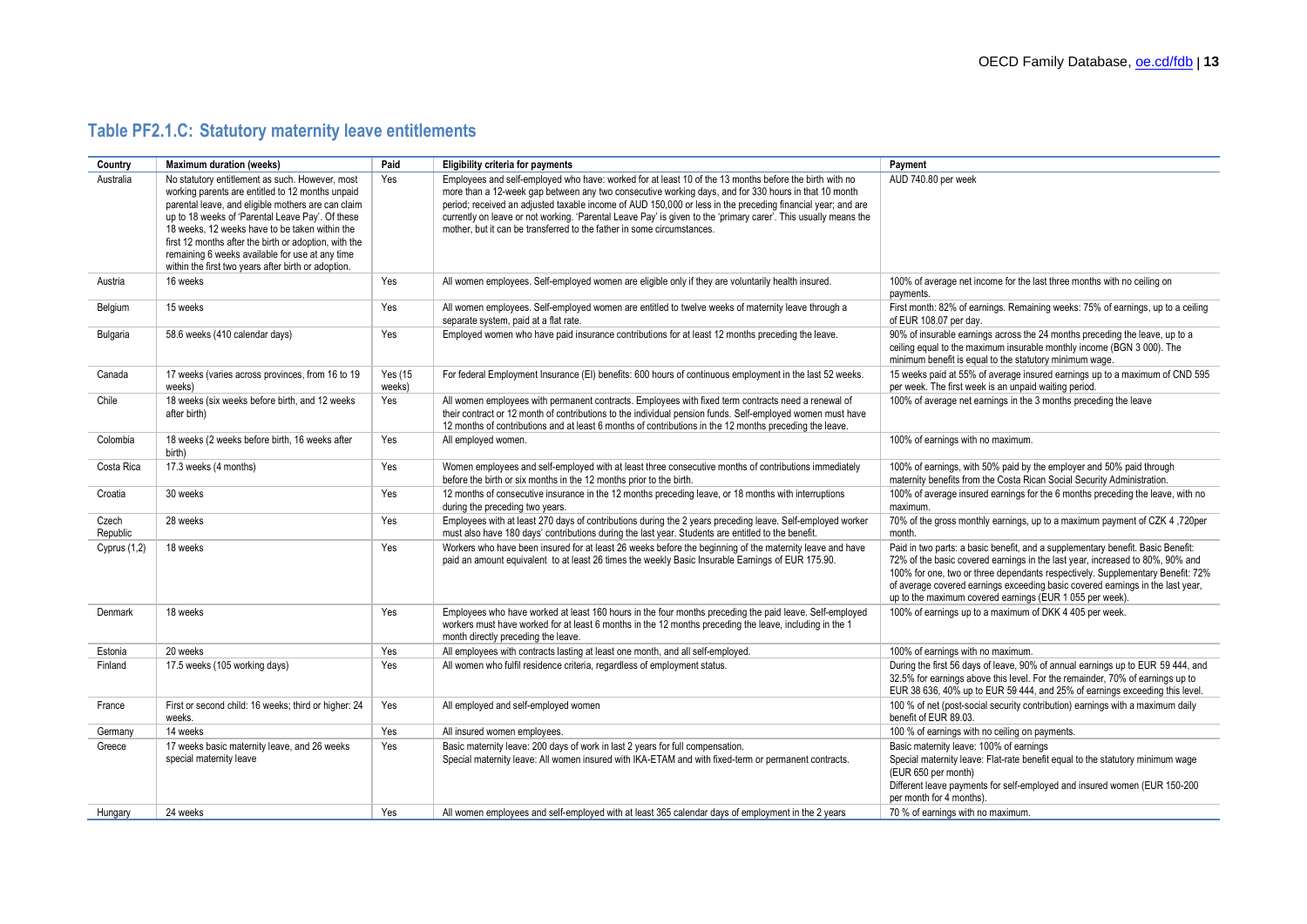|                    |                                                                                 |                                                  | preceding the leave.                                                                                                                                                                                                                      |                                                                                                                                                                                     |
|--------------------|---------------------------------------------------------------------------------|--------------------------------------------------|-------------------------------------------------------------------------------------------------------------------------------------------------------------------------------------------------------------------------------------------|-------------------------------------------------------------------------------------------------------------------------------------------------------------------------------------|
| Iceland            | 17.33 weeks (4 months), embedded in parental<br>leave scheme. See table PF2.1.E | Yes                                              | Employment for 6 consecutive months or permanent residence in Iceland for 12 months prior to the birth of<br>the child.                                                                                                                   | See table PF2.1.E                                                                                                                                                                   |
| Ireland            | 42 weeks                                                                        | <b>Yes (26)</b><br>weeks)                        | 39 weeks of insurance contributions in the 12 months preceding leave.                                                                                                                                                                     | EUR 245 per week. The remaining 16 weeks are unpaid.                                                                                                                                |
| Israel             | 26 weeks                                                                        | Yes (15<br>weeks)                                | All women employees and self-employed with at least 10 out of 14 monthsor 15 out of 25 months preceding<br>the leave are elegible for benefits. Unpaid leave is (partially) avaialble to all mothers, regardless of<br>employment status. | 100% of earnings up to a maximum of ISL 1 485.83. The last 11 weeks are<br>unpaid.                                                                                                  |
| Italy              | 21.7 weeks (5 months)                                                           | Yes                                              | All insured women employees and registered self-employed with social security<br>membership.                                                                                                                                              | 80% with no maximum.                                                                                                                                                                |
| Japan              | 14 weeks                                                                        | Yes                                              | All women employees insured by the Employees' Health Insurance system are elgibile for paid maternity<br>leave (excluding self-employed, part-time or casual employees). All employed mothers are eligible for<br>maternity leave.        | 67% up to a high maximum.                                                                                                                                                           |
| Korea              | 12.9 weeks (90 calendar days)                                                   | Yes                                              | For the full benefit, all women employees who have been insured with the Employment<br>Insurance Fund for 180 days prior to the leave.                                                                                                    | 100% with no ceiling for the first 60 days, paid by the employer. The remainder is<br>paid at 100% of earnings up to a ceiling of KRW 2,000,000, paid by Employment<br>Insurance.   |
| Latvia             | 16 weeks (112 calendar days)                                                    | Yes                                              | All women employees and self-employed with 12 months of insurance contributions in the 24 months<br>preceding the leave.                                                                                                                  | 80% of average earnings over the past 12 months, with no maximum.                                                                                                                   |
| Lithuania          | 18 weeks (126 calendar days)                                                    | Yes                                              | All women employees and self-employed with 12 months of insurance contributions in the 24 months<br>preceding the leave.                                                                                                                  | 77.58% of net earnings, with no maximum. Minimum benefit of EUR 234 per<br>month.                                                                                                   |
| Luxembourg         | 20 weeks                                                                        | Yes                                              | All women employees and self-employed with 6 months of insurance contributions in the 12 months<br>preceding the leave.                                                                                                                   | 100% of earnings to a maximum of EUR 11 009.65 per month.                                                                                                                           |
| Malta              | 18 weeks                                                                        | Yes                                              | All women employees and self-employed.                                                                                                                                                                                                    | First 14 weeks: continued payment by the employer at 100% of earnings with no<br>maximum. Remaining 4 weeks: flat-rate benefit of EUR 175.84 per week.                              |
| Mexico             | 12 weeks                                                                        | Yes                                              | Female employees in formal employment with 30 weeks of insurance contributions in the 12 months<br>preceding the leave                                                                                                                    | 100% of earnings with no maximum.                                                                                                                                                   |
| Netherlands        | 16 weeks                                                                        | Yes                                              | All women employees. Self-employed women are entitled but are paid through a separate benefit with a<br>lower maximum.                                                                                                                    | 100% of earnings up to a maximum of EUR 209.26 per day.                                                                                                                             |
| New Zealand        | 22 weeks ('Primary Carer Leave')                                                | Yes                                              | Employees who have been employed for an average of at least 10 hours a week over the 26 or 52 weeks<br>preceding the birth. Must be the child's 'primary carer'.                                                                          | 100% of earnings up to a maximum of NZD 585.8 per week before tax.                                                                                                                  |
| Norway             | 18 weeks, embedded in parental leave scheme.<br>See table PF2.1.E               | Yes                                              | All who have been employed for six of the ten months prior to birth and who have earned at least half the<br>basic national insurance benefit payment over the previous year.                                                             | See table PF2.1.E                                                                                                                                                                   |
| Poland             | 20 weeks                                                                        | Yes                                              | All insured women employees and self-employed                                                                                                                                                                                             | 100 % of earnings with no maximum, or 80% of earnings with no maximum if the<br>recipient wishes to receive a higher payment rate during paid parental leave (see<br>table PF2.1.E) |
| Portugal           | 6 weeks, embedded in parental leave scheme.<br>See table PF2.1.E                | Yes                                              | All women employees with a record of at least 6 months of insurance contributions.                                                                                                                                                        | See table PF2.1.E                                                                                                                                                                   |
| Romania            | 18 weeks                                                                        | Yes                                              | All women with at least 1 month of insurance contributions in the 12 months preceding the leave.                                                                                                                                          | 85% of average insured earnings over the preceding 6 months, with no ceiling.                                                                                                       |
| Slovak<br>Republic | 34 weeks                                                                        | Yes                                              | Employees and self-employed with 270 days of insurance contributions during the 2 years preceding the<br>leave.                                                                                                                           | 75% of daily earnings up to a maximum of twice the national average wage and<br>maninum of the parental allowance (see table PF2.1.E).                                              |
| Slovenia           | 15 weeks (105 calendar days)                                                    | Yes                                              | All currently insured women employees and self-employed                                                                                                                                                                                   | 100% of basic average earnings over the preceding 12 months, with no<br>maximum.                                                                                                    |
| Spain              | 16 weeks                                                                        | Yes                                              | Women employees and self-employed with 180 days of contributions in the 7 years immediately preceding<br>the birth of the child or 360 days of contributions across the whole working life.                                               | 100% of earnings up to a ceiling of EUR 4 070.1 per month.                                                                                                                          |
| Sweden             | 14 weeks                                                                        | No. But<br>can use<br>paid<br>parental<br>leave. | All employed women.                                                                                                                                                                                                                       | See table PF2.1.E.                                                                                                                                                                  |
| Switzerland        | 16 weeks                                                                        | <b>Yes</b> (14<br>weeks)                         | All women employees and self-employed who have nine months of contribution to the Old Age and Survivors<br>Insurance; and must have worked for a minimum of five months during the nine months preceding the birth                        | 80% of earnings up to a payment ceiling of CHF196 per day                                                                                                                           |
| Turkey             | 16 weeks                                                                        | Yes                                              | All insured women with at least 90 days of contributions in the 12 months preceding the leave.                                                                                                                                            | 66.7% of earnings with no maximum.                                                                                                                                                  |
| United             | 52 weeks                                                                        | <b>Yes (39)</b>                                  | Women employees who have worked for the same employer for 26 weeks up to the 15th week before the                                                                                                                                         | First 6 weeks: 90% of earnings with no maximum.                                                                                                                                     |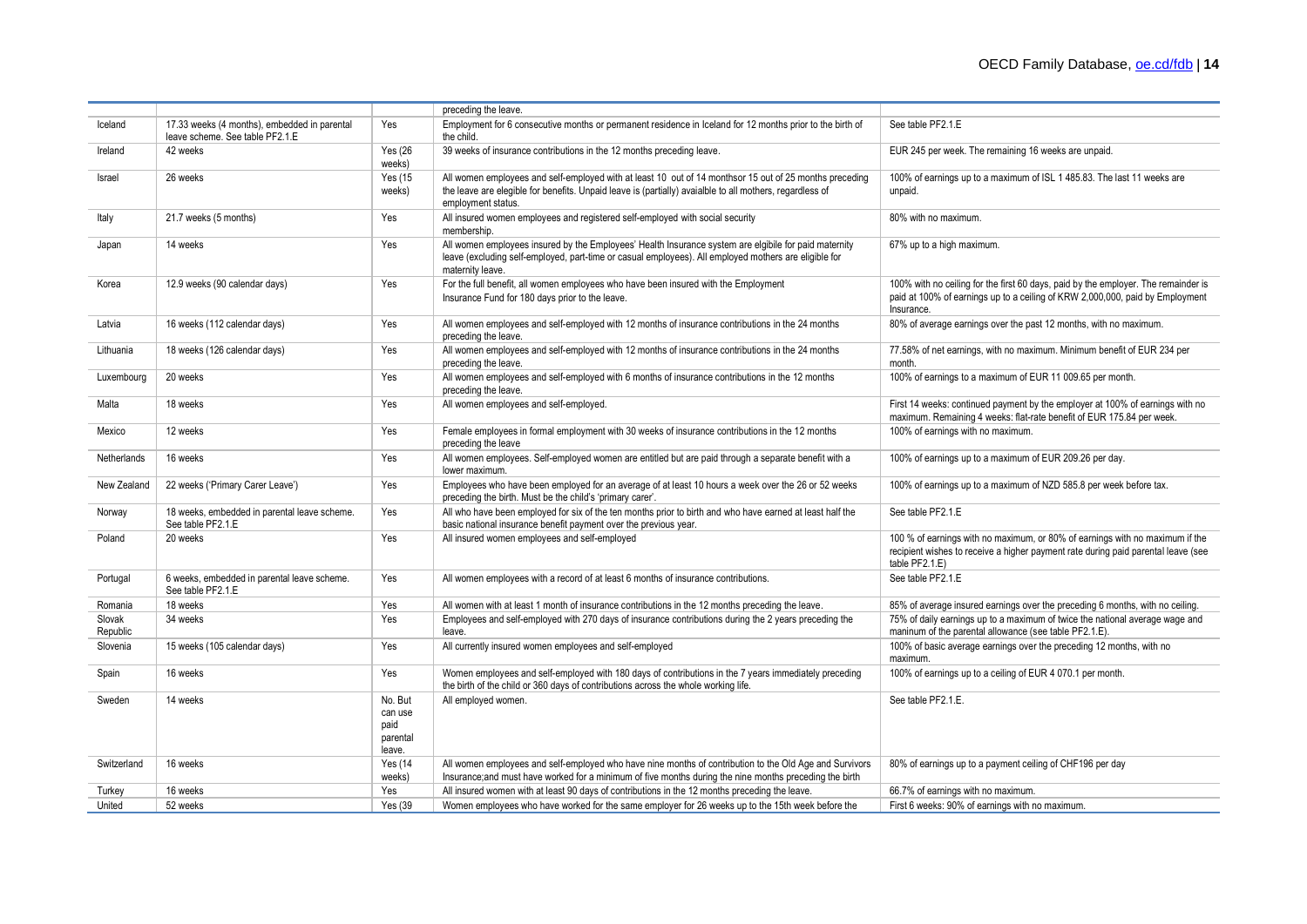| Kingdom              |                          | weeks) | expected week of childbirth and who meet an earnings test. Some ineligible employees and self-employed<br>women may be eligible for an alternative benefit. | Remaining 33 weeks: 90% of earnings up to a maximum of GBP 151.20 per |
|----------------------|--------------------------|--------|-------------------------------------------------------------------------------------------------------------------------------------------------------------|-----------------------------------------------------------------------|
| <b>United States</b> | No statutory entitlement |        |                                                                                                                                                             |                                                                       |

Note: Legislation as applicable in April 2020. Private sector employees. In many countries civil servants have access to more generous entitlements. Self-employed often have less favourable statutory schemes. Information r not generally capture regional variations or additional/alternative entitlements provided by states/provinces or local governments in some countries (e.g. Québec in Canada, or California in the United States).

Source: Blum, S., Koslowski, A., Macht, A. and Moss, P. (eds.) International Review of Leave Policies and Research 2020. Available at[: http://www.leavenetwork.org/lp\\_and\\_r\\_reports/;](http://www.leavenetwork.org/lp_and_r_reports/) Social Security Programs Throughout the

[https://www.ssa.gov/policy/docs/progdesc/ssptw/;](https://www.ssa.gov/policy/docs/progdesc/ssptw/) Mutual Information System on Social Protection (MISSOC) Database[, https://www.missoc.org/;](https://www.missoc.org/) World Bank Women, Business and the Law Database[, https://wbl.worldbank.org/;](https://wbl.worldbank.org/) natio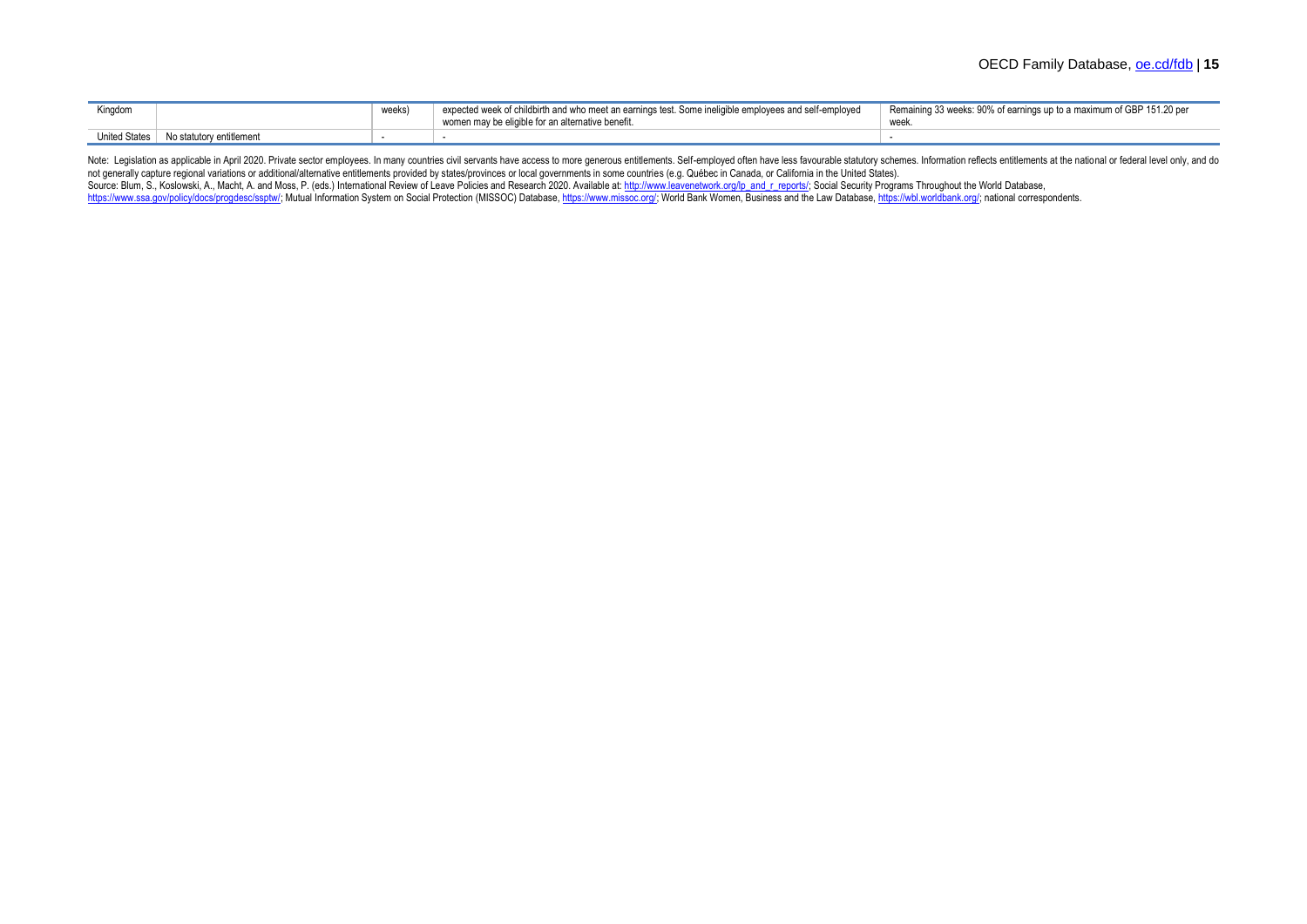# **Table PF2.1.D: Statutory paternity leave entitlements**

| Country      | Entitlement                                                                             | Duration in weeks or days                                                   | Paid                     | Payment                                                                                                                                          |
|--------------|-----------------------------------------------------------------------------------------|-----------------------------------------------------------------------------|--------------------------|--------------------------------------------------------------------------------------------------------------------------------------------------|
| Australia    | Yes                                                                                     | 2 weeks 'Dad and Partner Pay', to be used while on unpaid leave             | Yes                      | Same as "Parental Leave Pay" (see Table PF2.1.C).                                                                                                |
| Austria      | Yes                                                                                     | 1 month                                                                     | Yes                      | €22.60 per calendar day (but later reduction in child-raising allowance)                                                                         |
| Belgium      | Yes                                                                                     | 2 weeks (10 working days)                                                   | Yes                      | First 3 days: 100% of earnings, paid by the employer.                                                                                            |
|              |                                                                                         |                                                                             |                          | Remainder: 82% of earnings up to a ceiling of EUR 118.2per day.                                                                                  |
| Bulgaria     | Yes                                                                                     | 2.1 weeks (15 calendar days)                                                | Yes                      | 90% of insurable earnings across the 24 months preceding the leave, up to a ceiling equal to                                                     |
|              |                                                                                         |                                                                             |                          | the maximum insurable monthly income (BGN 3 000). The minimum benefit is equal to the                                                            |
|              |                                                                                         |                                                                             |                          | statutory minimum wage.                                                                                                                          |
| Canada       | No statutory entitlement                                                                |                                                                             | $\blacksquare$           |                                                                                                                                                  |
| Chile        | Yes                                                                                     | 1 week (5 working days)                                                     | Yes                      | 100% of net earnings with no maximum.                                                                                                            |
| Colombia     | Yes                                                                                     | 8 working days                                                              | Yes                      | 100% of net earnings with no maximum.                                                                                                            |
| Costa Rica   | No statutory entitlement                                                                |                                                                             | $\overline{a}$           |                                                                                                                                                  |
| Croatia      | No statutory entitlement                                                                |                                                                             | $\mathbf{r}$             |                                                                                                                                                  |
| Cyprus (1,2) | Yes                                                                                     | Two weeks                                                                   | Yes                      | Same as maternity leave (see Table PF2.1.C).                                                                                                     |
| Czech        | Yes                                                                                     | 1 week (7 calendar days)                                                    | Yes                      | Same as maternity leave (see Table PF2.1.C).                                                                                                     |
| Republic     |                                                                                         |                                                                             |                          |                                                                                                                                                  |
| Denmark      | Yes                                                                                     | 2 weeks                                                                     | Yes                      | Same as maternity leave (see Table PF2.1.C).                                                                                                     |
| Estonia      | Yes                                                                                     | 2 weeks (10 working days)                                                   | Yes                      | 100% of earnings, with a ceiling of three times the employees' average earnings for the quarter<br>prior to when the leave was used              |
| Finland      | Yes                                                                                     | 9 weeks, of which up to 3 can be used while the mother is of maternity or   | Yes                      | 70% of earnings up to EUR 38 636, 40% up to EUR 59 444, and 25% of earnings exceeding                                                            |
|              |                                                                                         | parental leave. The remaining 6 weeks are to be used when the mother is not |                          | this level.                                                                                                                                      |
|              | Yes                                                                                     | on parental leave.<br>2 weeks (2.8 weeks/14 working days from July 2021)    | Yes                      | 100 % of net (post-social security contribution) earnings with a maximum daily benefit of EUR                                                    |
| France       |                                                                                         |                                                                             |                          | 89.03.                                                                                                                                           |
| Germany      | No statutory entitlement                                                                |                                                                             | $\overline{\phantom{a}}$ |                                                                                                                                                  |
| Greece       | Yes                                                                                     | 2 days                                                                      | Yes                      | 100% of earnings with no maximum, paid by the employer                                                                                           |
| Hungary      | Yes                                                                                     | 1 week (5 working days)                                                     | Yes                      | 100% of earnings with no maximum on payments.                                                                                                    |
| Iceland      | No statutory entitlement as such. However, fathers do have an individual                |                                                                             |                          |                                                                                                                                                  |
|              | non-transferable entitlement to 4 months of paid parental leave (see<br>Table PF2.1.E). |                                                                             |                          |                                                                                                                                                  |
| Ireland      | Yes                                                                                     | 2 weeks                                                                     | Yes                      | Flat-rate payment of EUR 245 per week.                                                                                                           |
| Israel       | No statutory entitlement as such, but fathers are entitled to 7 days paid               |                                                                             |                          |                                                                                                                                                  |
|              | absence following birth through their sick leave and annual leave                       |                                                                             |                          |                                                                                                                                                  |
|              | entitlements.                                                                           |                                                                             |                          |                                                                                                                                                  |
| Italy        | Yes                                                                                     | 7 days                                                                      | Yes                      | 100% of earnings with no maximum.                                                                                                                |
| Japan        | No statutory entitlement                                                                |                                                                             | $\sim$                   |                                                                                                                                                  |
| Korea        | Yes                                                                                     | 2 week (10 working days)                                                    | Yes                      | 100% of earnings with no maximum.                                                                                                                |
| Latvia       | Yes                                                                                     | 1.4 weeks (10 calendar days)                                                | Yes                      | 80% of gross earnings with no maximum.                                                                                                           |
| Lithuania    | Yes                                                                                     | 4 weeks (28 calendar days)                                                  | Yes                      | 77.58% of net earnings, with country's average wage as maximum. Minimum benefit of EUR<br>234 per month.                                         |
| Luxembourg   | Yes                                                                                     | 2 weeks.                                                                    | Yes                      | First 2 days: 100% of earnings, paid by the employer<br>Remainder: 100% of earnings, up to a maximum equal to five times the social minimum wage |
|              |                                                                                         |                                                                             |                          | (EUR 10709.97 per month)                                                                                                                         |
| Malta        | Yes                                                                                     | 1 day                                                                       | Yes                      | 100% of earnings with no maximum payment, paid by the employer.                                                                                  |
| Mexico       | Yes                                                                                     | 1 week (5 working days)                                                     | Yes                      | 100% of earnings with no maximum payment, paid by the employer.                                                                                  |
| Netherlands  | Yes                                                                                     | 1 week.                                                                     | Yes                      | 100% of earnings with no maximum payment, paid by the employer.                                                                                  |
| New Zealand  | Yes                                                                                     | 1 or 2 weeks, depending on the length of time for which the individual has  | No                       | Unpaid.                                                                                                                                          |
|              |                                                                                         | worked for their current employer                                           |                          |                                                                                                                                                  |
| Norway       | Yes                                                                                     | 2 weeks                                                                     | No                       | Unpaid. However, fathers do have an individual non-transferable entitlement to 15 weeks of                                                       |
|              |                                                                                         |                                                                             |                          | paid parental leave (see Table PF2.1.E).                                                                                                         |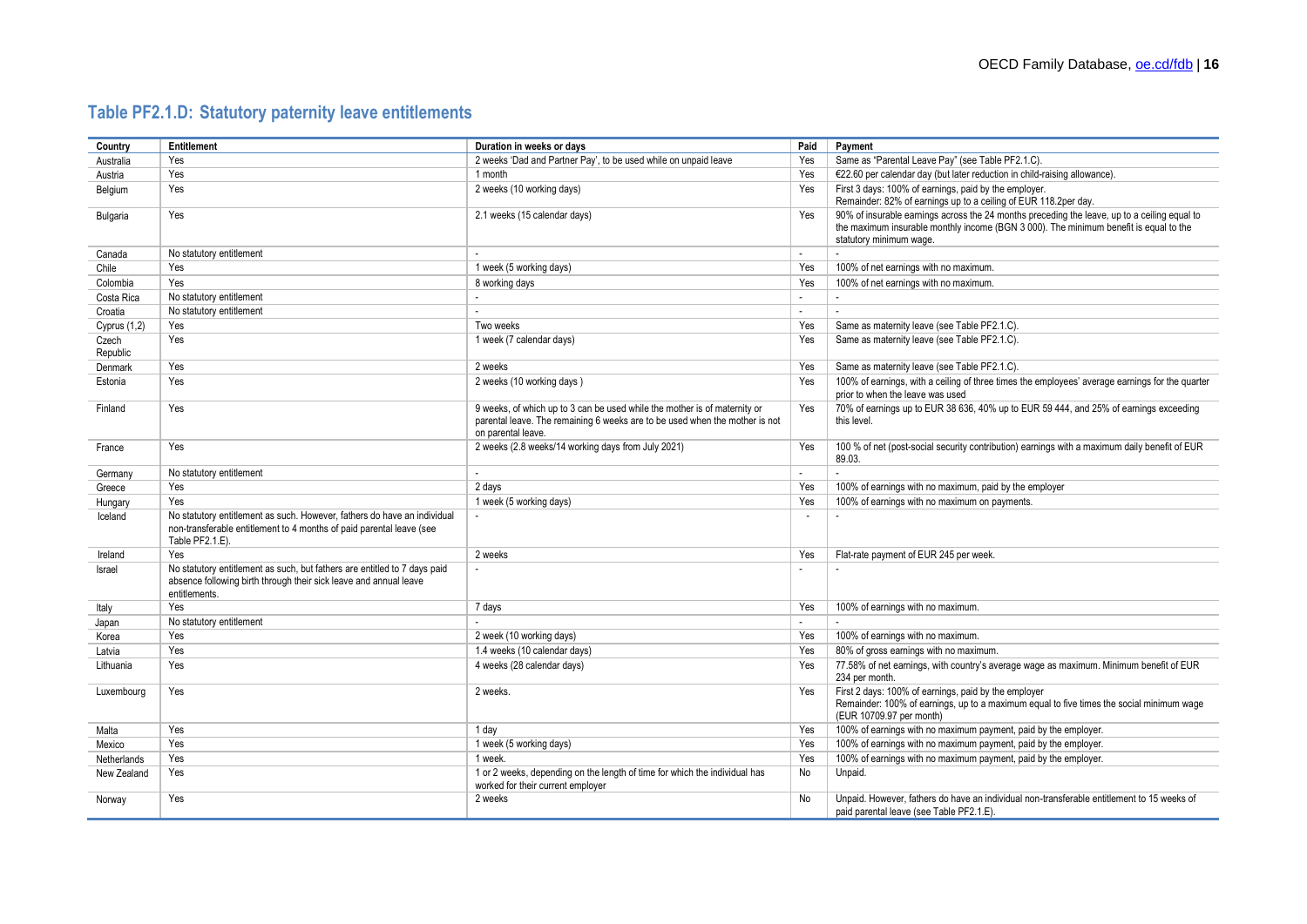| Poland               | Yes                      | 2 weeks                                              | Yes    | 100% of earnings, with no maximum payment.                                                  |
|----------------------|--------------------------|------------------------------------------------------|--------|---------------------------------------------------------------------------------------------|
| Portugal             | Yes                      | 5 weeks (25 working days), 4 of which are compulsory | Yes    | 100% of earnings, with no maximum payment.                                                  |
| Romania              | Yes                      | 1 week (5 working days)                              | Yes    | 100% of earnings, with no maximum payment.                                                  |
| Slovak               | No statutory entitlement |                                                      | $\sim$ |                                                                                             |
| Republic             |                          |                                                      |        |                                                                                             |
| Slovenia             | Yes                      | 4.3 weeks (30 calendar days)                         | Yes    | 100% of earnings up to a ceiling of twice the average wage (approx. EUR 3 664.3 per month). |
| Spain                | Yes                      | 12 weeks.                                            | Yes    | 100% of earnings up to a ceiling of EUR 4 070.1 per month.                                  |
| Sweden               | Yes                      | 10 calendar days                                     | Yes    | 77.6% of earnings up to an earnings ceiling of SEK 348 750per year                          |
| Switzerland          | No statutory entitlement |                                                      |        |                                                                                             |
| Turkey               | Yes                      | 5 days                                               | Yes    | 100 % of earnings, paid by the employer                                                     |
| United               | Yes                      | 2 weeks                                              | Yes    | 90% of earnings up to a maximum of GBP 151.20 per week                                      |
| Kingdom              |                          |                                                      |        |                                                                                             |
| <b>United States</b> | No statutory entitlement |                                                      |        |                                                                                             |

Note: Legislation as applicable in April 2020. Private sector employees. In some countries, civil servants have access to more generous entitlements. Self-employed often have less favourable statutory schemes. Information not generally capture regional variations or additional/alternative entitlements provided by states/provinces or local governments in some countries (e.g. Québec in Canada, or California in the United States).

Source: Blum, S., Koslowski, A., Macht, A. and Moss, P. (eds.) International Review of Leave Policies and Research 2020. Available at[: http://www.leavenetwork.org/lp\\_and\\_r\\_reports/;](http://www.leavenetwork.org/lp_and_r_reports/) Social Security Programs Throughout the [https://www.ssa.gov/policy/docs/progdesc/ssptw/;](https://www.ssa.gov/policy/docs/progdesc/ssptw/) Mutual Information System on Social Protection (MISSOC) Database[, https://www.missoc.org/;](https://www.missoc.org/) World Bank Women, Business and the Law Database[, https://wbl.worldbank.org/;](https://wbl.worldbank.org/) natio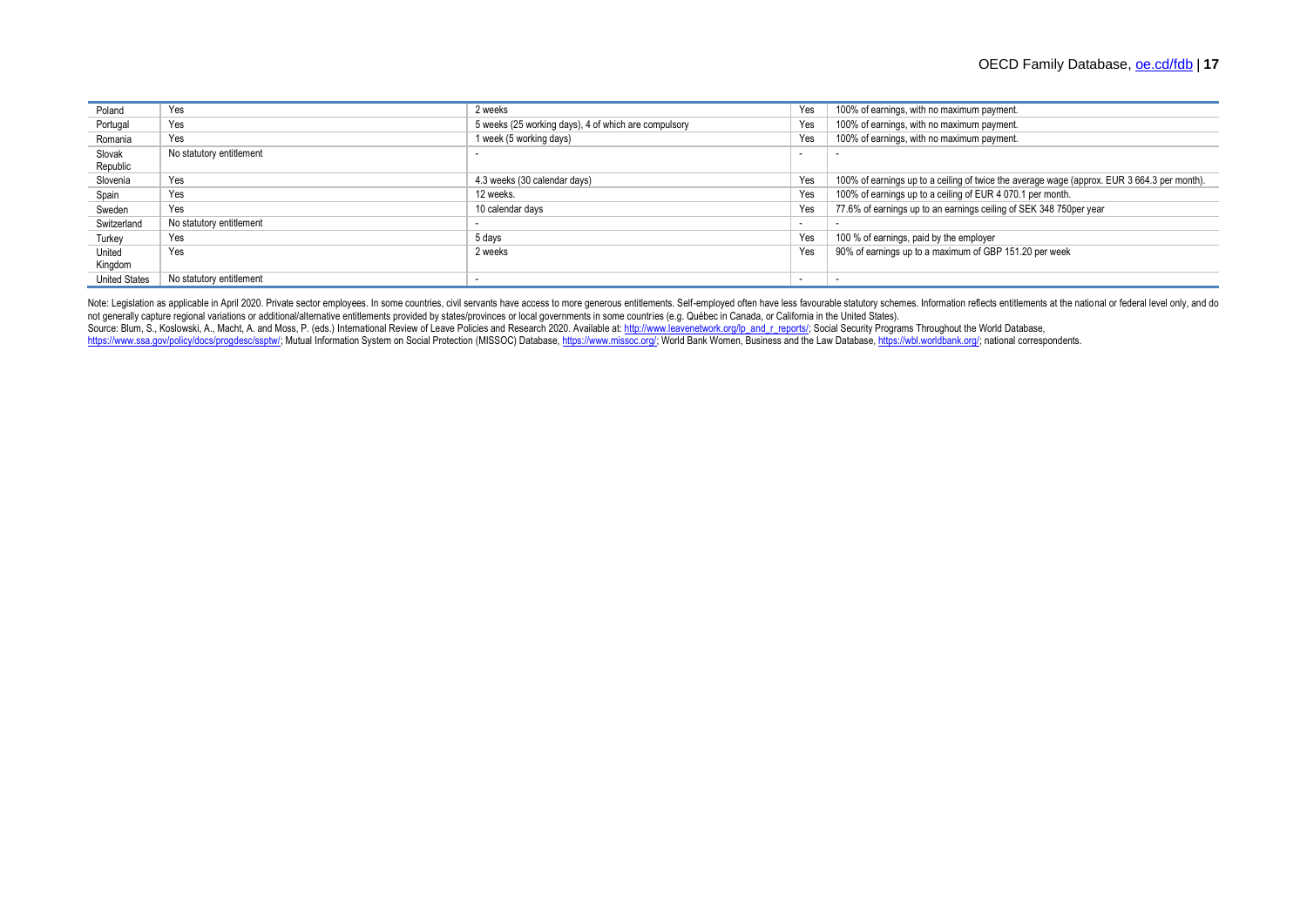# **Table PF2.1.E: Statutory parental leave entitlements**

| Country           | Leave type                             | <b>Duration</b>                                                                                                                                                                                                | Age limit<br>(years old)                    | Payment                                                                                                                                                                                                                                                                                                                                                                                                                                                                                                                                                                                                                                                                                       | Other                                                                                                                                                                                                                                                                                                                                                  |
|-------------------|----------------------------------------|----------------------------------------------------------------------------------------------------------------------------------------------------------------------------------------------------------------|---------------------------------------------|-----------------------------------------------------------------------------------------------------------------------------------------------------------------------------------------------------------------------------------------------------------------------------------------------------------------------------------------------------------------------------------------------------------------------------------------------------------------------------------------------------------------------------------------------------------------------------------------------------------------------------------------------------------------------------------------------|--------------------------------------------------------------------------------------------------------------------------------------------------------------------------------------------------------------------------------------------------------------------------------------------------------------------------------------------------------|
| Australia         | Parental leave                         | 52 weeks. Individual entitlement.                                                                                                                                                                              | 2                                           | Unpaid.                                                                                                                                                                                                                                                                                                                                                                                                                                                                                                                                                                                                                                                                                       |                                                                                                                                                                                                                                                                                                                                                        |
| Austria           | Parental leave                         | Until the child reaches 2 years. Family entitlement.                                                                                                                                                           | $\overline{2}$                              | Paid through the child-raising allowance. Parents may choose between a flexible flat-rate<br>child-raising allowance and an income-related child-raising allowance:<br>Flat-rate option: Between EUR 14.53 and EUR 33.88 per day, depending on the chosen<br>duration of payments (between 365 and 851 days, extended by 25% if both parents take<br>leave).<br>Income-related option: 80% of earnings up to a maximum a payment of EUR 2000 a<br>month for 12 months (+ 2 months if both parents take leave).<br>Note: If the father takes leave, amount of previosuly received paternity leave benefits are<br>substracted from parental leave benefits for the father (see Table PF2.1.D). | Both parents cannot take leave at the same time except for 1 month<br>the first time they alternate leave. If parents exercise this option, the<br>length of the leave is shortened by 1 month.<br>Each parent can postpone three months of parental leave for use up<br>to the child's 7 <sup>th</sup> birthday.                                      |
| Belgium           | Parental leave                         | 4 months per parent per child. Individual entitlement.                                                                                                                                                         | 12                                          | EUR 834.90 per month                                                                                                                                                                                                                                                                                                                                                                                                                                                                                                                                                                                                                                                                          | Leave may be taken full-time, half-time over 8 months, for one day a<br>week (one-fifth-time) over 20 months or for a half-day a week (one-<br>tenth-time) over 40 months. Leave may be taken up to the child's<br>12th birthday. Both parents can take leave at the same time. Only<br>the one-tenth-time leave option requires employer's agreement. |
| Bulgaria          | Parental leave<br>& Childcare<br>leave | Parental leave: Until the child reaches 2 years of age. Family<br>entitlement.<br>Childcare leave: 6 months individual entitilement to be used<br>after parental leave and before child turns eight years old. | 2/8                                         | Parental leave: BGN 380 per month.<br>Childcare leave: None.                                                                                                                                                                                                                                                                                                                                                                                                                                                                                                                                                                                                                                  | Childcare leave: Of the six months individual for childcare leave, 5<br>can be transferred to the other partner.                                                                                                                                                                                                                                       |
| Canada            | Parental leave                         | Federal entitlement: 35-week family entitlement. Some<br>jurisdictions allow up to 37 weeks.                                                                                                                   | 1 (for<br>extended<br>option: 1.5<br>years) | Two options:<br>Standard-35 weeks at 55% of earnings up to a payment ceiling of CAD 573per week;<br>Extended- One or both parents can share extended leave entitlements by spreading the<br>aggregated benefits of the standard option over a maximum of 61 weeks (at this length it<br>would be at 33% of earnings up to a payment ceiling of CAD 344 per week).                                                                                                                                                                                                                                                                                                                             |                                                                                                                                                                                                                                                                                                                                                        |
| Chile             | Parental leave                         | 12 weeks. 6 weeks are for the mother only, with the<br>remaining 6 weeks a family entitlement.                                                                                                                 | $\sim$                                      | 12 weeks at 100% of net earnings                                                                                                                                                                                                                                                                                                                                                                                                                                                                                                                                                                                                                                                              | $\sim$                                                                                                                                                                                                                                                                                                                                                 |
| Colombia          | No statutory<br>entitlement            | $\sim$                                                                                                                                                                                                         | $\sim$                                      | $\sim$                                                                                                                                                                                                                                                                                                                                                                                                                                                                                                                                                                                                                                                                                        | $\tilde{\phantom{a}}$                                                                                                                                                                                                                                                                                                                                  |
| Costa Rica        | No statutory<br>entitlement            | $\mathbf{r}$                                                                                                                                                                                                   | $\sim$                                      | $\sim$                                                                                                                                                                                                                                                                                                                                                                                                                                                                                                                                                                                                                                                                                        | $\overline{\phantom{a}}$                                                                                                                                                                                                                                                                                                                               |
| Croatia           | Parental leave                         | 4 months. Individual entitlement, but two months are<br>transferable.                                                                                                                                          | 8                                           | 100% of average earnings up to a ceiling of HRK 5 654.2 per month.                                                                                                                                                                                                                                                                                                                                                                                                                                                                                                                                                                                                                            | Each parent has individual entitlement to 4 months. However, two<br>months are transferable to the other parent. In effect this produces a<br>4 month sharable family leave plus a 2 month individual non-<br>transferable leave for each parent.                                                                                                      |
| Cyprus $(1,2)$    | Parental leave                         | 18 weeks per parent. Individual entitlement.                                                                                                                                                                   | 8                                           | Unpaid                                                                                                                                                                                                                                                                                                                                                                                                                                                                                                                                                                                                                                                                                        | Two weeks can be transferred to the other parent if both parents<br>take at least two weeks of leave.                                                                                                                                                                                                                                                  |
| Czech<br>Republic | Parental leave                         | Until the child's 3 <sup>rd</sup> birthday. Leave is an individual<br>entitlement, but the payment is a family entitlement.                                                                                    | 3                                           | The level and duration of the payment is flexible and can be chosen by the parents, but<br>the total amount payable to each family for the whole period cannot exceed CZK<br>300,000. Payments are available until the child's 4 <sup>th</sup> birthday or until the total amount is<br>exhausted, whichever is sooner.                                                                                                                                                                                                                                                                                                                                                                       | While parental leave last only up to the child's 3rd birthday, the<br>parental benefit can be paid until the child's 4 <sup>th</sup> birthday.                                                                                                                                                                                                         |
| Denmark           | Parental leave                         | 32 weeks. Leave is an individual entitlement, but the<br>payment is a family entitlement.                                                                                                                      | $\sim$                                      | As for maternity leave (see table PF2.1.C)                                                                                                                                                                                                                                                                                                                                                                                                                                                                                                                                                                                                                                                    | Can be taken part-time with the employer's permission, with the<br>payment reduced accordingly.<br>Each parent can postpone up to 13 weeks of parental leave for use<br>later.                                                                                                                                                                         |
| Estonia           | Parental leave                         | Until the child's 3rd birthday. Family entitlement.                                                                                                                                                            | 3                                           | Parental benefit at 100% of average earnings for 62 weeks from the end of maternity<br>leave, with a ceiling of EUR 3548.1per month. Parent of children born before Sep 1 2019<br>receive a monthly childcare allowance of EUR 38 from after the end of parental benefit<br>reception and up to the 3 <sup>rd</sup> birthday of the child.                                                                                                                                                                                                                                                                                                                                                    | Parents can work while receiving the parental benefit, but the benefit<br>is reduced.<br>Parental leave may be used in one part or in several parts at any<br>time until a child is three years of age                                                                                                                                                 |
| Finland           | Parental leave                         | Parental leave: 158 days (about 26 weeks). Family                                                                                                                                                              |                                             | Parental leave: 70% of earnings up to EUR 38 636, 40% up to EUR 59 444 and 25% of                                                                                                                                                                                                                                                                                                                                                                                                                                                                                                                                                                                                             | Extended in case of multiple births by 60 days per additional child.                                                                                                                                                                                                                                                                                   |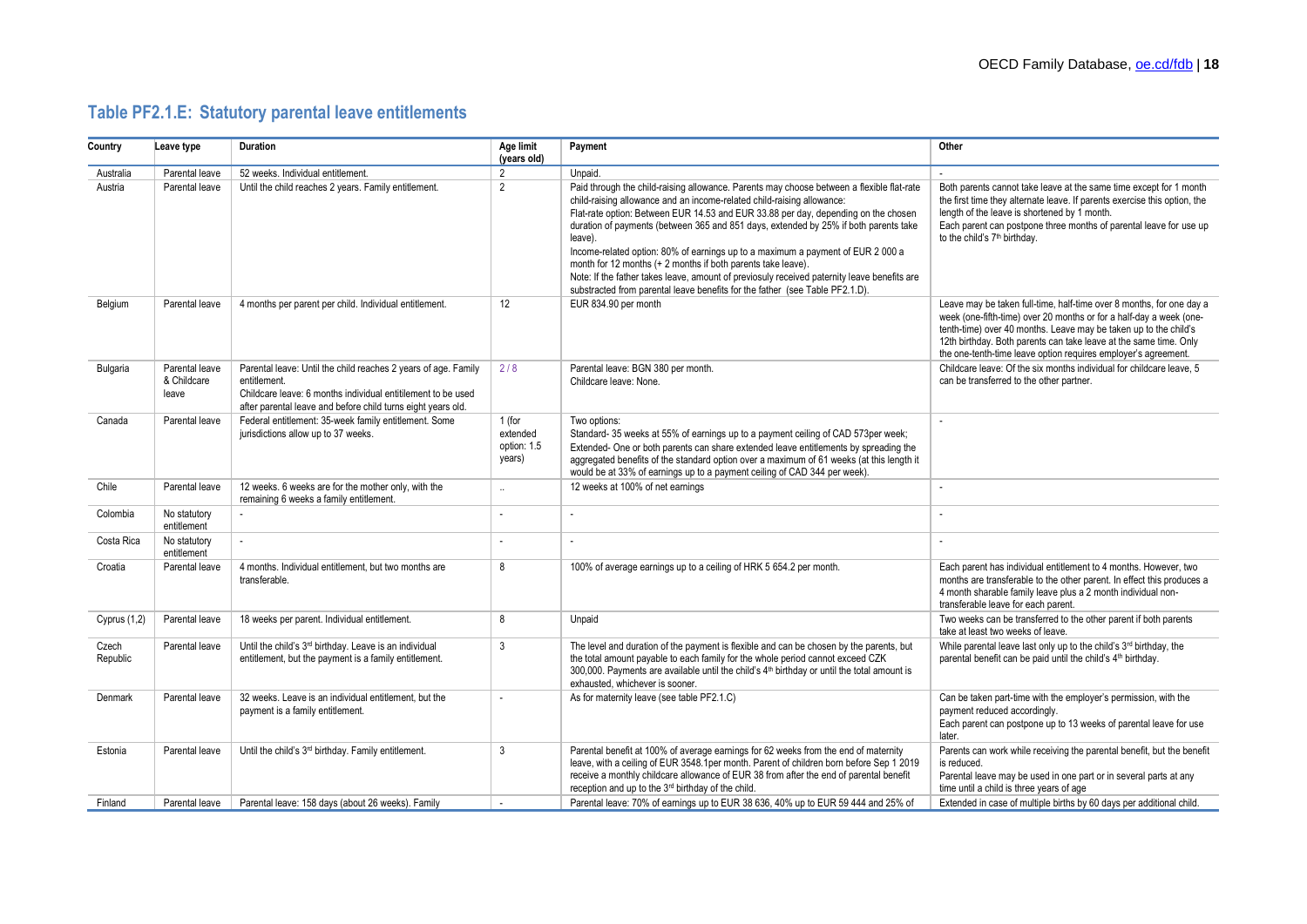|         | & Home care<br>leave                   | entitlement.<br>Home care leave: Until the child's 3rd birthday. Family<br>entitlement.                                                                                                                                                                                                             | 3                                             | earnings exceeding this level.<br>Home care leave: Basic allowance of EUR 341.69 per month for first child + EUR 102.30<br>p/m for each additional child under 3 years and EUR 65.73 for every other pre-school<br>child over three years. Means-tested supplement of up to EUR 182.86 per month.                                                                                                                                                                                                                                                                       | Part-time leave is possible if both parents take leave part-time and<br>the employer(s) agree<br>To receive the home care allowance, the child must not use<br>municipal childcare                                                                                                                                                                                                                                                                                                                                                       |
|---------|----------------------------------------|-----------------------------------------------------------------------------------------------------------------------------------------------------------------------------------------------------------------------------------------------------------------------------------------------------|-----------------------------------------------|-------------------------------------------------------------------------------------------------------------------------------------------------------------------------------------------------------------------------------------------------------------------------------------------------------------------------------------------------------------------------------------------------------------------------------------------------------------------------------------------------------------------------------------------------------------------------|------------------------------------------------------------------------------------------------------------------------------------------------------------------------------------------------------------------------------------------------------------------------------------------------------------------------------------------------------------------------------------------------------------------------------------------------------------------------------------------------------------------------------------------|
| France  | Parental leave                         | Until the child is three years old. Individual entitlement.                                                                                                                                                                                                                                         | 3                                             | i. For parents with only one child: EUR 398.40 per month for 12 months after the end of<br>maternity. However, any one parent can receive the payment for a maximum of 6 months<br>only, with the remaining 6 months reserved for the other parent.<br>ii. For parents with two or more children: EUR 398.40 per month paid until a child is three<br>years old. However, any one parent can receive the payment for a maximum of 24<br>months only, with the remaining months reserved for the other parent.                                                           | Leave can be taken part-time with the allowance reduced<br>accordingly.<br>Only one parent can claim the full-time allowance at any one time,<br>but both can claim simultaneously if both use it part-time                                                                                                                                                                                                                                                                                                                              |
| Germany | Parental leave                         | Up to three years. Leave is an individual entitlement, but the<br>payment is a family entitlement.                                                                                                                                                                                                  | 8                                             | Parental benefit (Elterngeld) is paid for 10 (+2) months following maternity leave at 67%<br>of a parent's average net earnings up to a ceiling of EUR 1800 per month; minimum<br>payment is EUR 300 even for parents without prior income.<br>Low income supplement: for every EUR 2 of monthly earnings below EUR 1000, their<br>benefit increases by 0.1 per cent.<br>High income reduction: for every EUR 2 of monthly earnings above EUR 1200, their<br>benefit reduces by 0.1 per cent to a minimum rate of 65% of average net earnings<br>(reached at EUR 1240). | If both parents claim at least 2 months of benefit, the length of<br>benefit period is extended by 2 months $(10 + 2$ option).<br>Parental Benefit Plus (ElterngeldPlus): Instead of 10 (+2) months,<br>the benefit can be taken part-time with payments spread over 20<br>(+4) months. The monthly benefit level is halved so that the overall<br>payment remains the same.<br>Both parents are entitled to take leave at the same time and both<br>can take-up to two leave intervals (or three intervals if using<br>ElterngeldPlus). |
| Greece  | Parental leave                         | 4 months per parent. Individual entitlement.                                                                                                                                                                                                                                                        | 6                                             | Unpaid                                                                                                                                                                                                                                                                                                                                                                                                                                                                                                                                                                  |                                                                                                                                                                                                                                                                                                                                                                                                                                                                                                                                          |
| Hungary | Parental leave                         | GYED: from the end of maternity leave until a child's 2 <sup>nd</sup><br>birthday for insured parents.<br>GYES:<br>i. From the end of GYED until the child's third birthday, for<br>insured parents;<br>ii. Until the child's third birthday for uninsured parents<br>Both are family entitlements. | $\mathbf{3}$                                  | GYED: 70% of previous earnings, up to a maximum of HUF 225 288per month.<br>GYES: flat-rate benefit of HUF 28,500 per month.                                                                                                                                                                                                                                                                                                                                                                                                                                            | Parents on GYED can work unlimited hours after the child<br>turns six months old, while still receiving the full benefit until the<br>child's second birthday (GYED extra). GYES can be taken at full<br>benefits from six months after birth until the child's third birthday.<br>If both parents are working, GYED can be also taken grandparents<br>that take care of the child. GYES can be taken by grandparents after<br>the first birthday of the child.                                                                          |
| Iceland | Parental leave<br>& Childcare<br>leave | Parental leave: 10 months of paid leave, of which4 are<br>reserved for the mother (here treated as maternity leave, see<br>Table PF2.1.C), 4 are reserved for the father<br>Childcare leave: 17.333 weeks. Individual entitlement.                                                                  | Parental<br>leave: 2<br>Childcare<br>leave: 8 | Parental leave: 80% of earnings up to a ceiling of ISK 600 000 per month.<br>Childcare leave: Unpaid                                                                                                                                                                                                                                                                                                                                                                                                                                                                    | Parental leave: Leave can be taken part-time. Both parents can take<br>leave at the same time                                                                                                                                                                                                                                                                                                                                                                                                                                            |
| Ireland | Parental leave<br>& Parent's<br>leave  | Parental leave: 22 weeks. Individual entitlement.<br>Parent's leave: 2 weeks. Individual entitlement.                                                                                                                                                                                               | Parental<br>leave: 12<br>Parent's<br>leave: 1 | Parental leave: Unpaid.<br>Parent's leave: EUR 245 per week.                                                                                                                                                                                                                                                                                                                                                                                                                                                                                                            | Both parents can take both leaves at the same time.                                                                                                                                                                                                                                                                                                                                                                                                                                                                                      |
| Israel  | Parental leave                         | Until the child's 1 <sup>st</sup> birthday. Family entitlement.                                                                                                                                                                                                                                     | $\overline{1}$                                | Unpaid                                                                                                                                                                                                                                                                                                                                                                                                                                                                                                                                                                  | Parents cannot take leave at the same time.                                                                                                                                                                                                                                                                                                                                                                                                                                                                                              |
| Italy   | Parental leave                         | 6 months. Individual entitlement. However, the total amount<br>taken by two parents cannot exceed 10 months.                                                                                                                                                                                        | 12                                            | 30% of earnings. Paid for the first 6 months taken by the family only (i.e. the remaining 4<br>months are unpaid), and only if taken for a child under age 6. For individuals on low<br>incomes, a means-tested benefit is available for the remaining months and for any<br>months taken for a child aged 6-12.                                                                                                                                                                                                                                                        | Leave can be taken part-time. Both parents can take leave at the<br>same time.<br>If both parents use at least 3 months, the total length of leave can be<br>extended to 11 months, with the additional month going to the father.                                                                                                                                                                                                                                                                                                       |
| Japan   | Parental leave                         | Leave can be taken until a child is 12 months old. Individual<br>entitlement. One parent can take their leave up until the child<br>is 14 months old if both parents take some of the leave.                                                                                                        | $\mathbf{1}$                                  | First 180 days: 67% of earnings, up to a minimum payment of JPY 50 250 per month and<br>a maximum payment of JPY 304 314 per month.<br>Remainder: 50% of earnings, with a minimum payment of JPY 37 500 per month and a<br>maximum of JPY 227 100 per month.                                                                                                                                                                                                                                                                                                            | Both parents can take leave at the same time.                                                                                                                                                                                                                                                                                                                                                                                                                                                                                            |
| Korea   | Parental leave                         | 12 months. Individual entitlement.                                                                                                                                                                                                                                                                  | $\mathsf{R}$                                  | First 3 months: 80% of earnings, up to a maximum payment of KRW 1 500 000 per<br>month (if parents take it sequentially, second parent receives 100% of earnings, up to a<br>maximum payment of KRW 2 500 000 per month).<br>Remainder: 40% of earnings, up to a maximum of KRW 1 000 000 per month.<br>For the second parent to take leave, the first 3 months are paid at 100% of earnings up<br>to a maximum of KRW 1,500,000 per month, rising to KRW 2 000 000 from the second<br>child on.                                                                        | If both parents take leave at the same time, only one parent receives<br>the allowance.<br>Part-time work is possible. This is called Reduced Working Hours<br>during Childcare Period.<br>25% of the parental leave payment is paid in a lump sum when the<br>employee returns to the same employer and stays for more than 6<br>months.                                                                                                                                                                                                |
| Latvia  | Parental leave                         | 18 months. Leave is an individual entitlement, but the<br>payment is a family entitlement.                                                                                                                                                                                                          | 8                                             | i. Parental benefit: 60% of earnings until the child is 12 months old or 43.75% of earnings<br>until the child is 18 months old.<br>ii. Child-raising allowance: flat rate payment of EUR 171 per month until the child is 18                                                                                                                                                                                                                                                                                                                                           | Parental benefit is paid both to persons who on parental leave and<br>those continue to work during the parental leave period.                                                                                                                                                                                                                                                                                                                                                                                                           |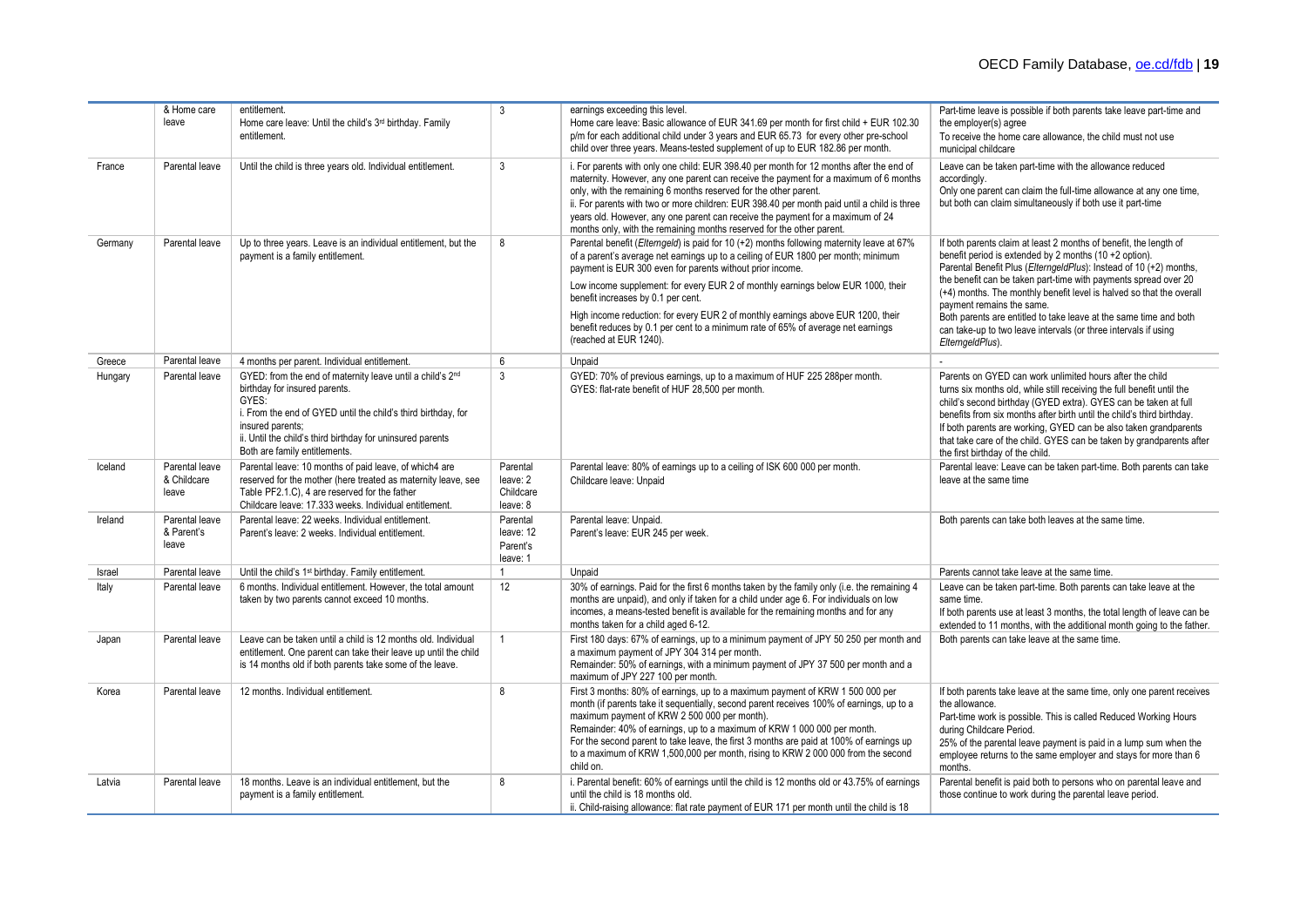|                    |                                                                       |                                                                                                                                                                                                                                                                                                                                                                                                                                     |                                                                            | months old, then flat rate payment of EUR 42.69 per month until the child is 24 months<br>old.                                                                                                                                                                                                                                                                                                                                      |                                                                                                                                                                                                                                   |
|--------------------|-----------------------------------------------------------------------|-------------------------------------------------------------------------------------------------------------------------------------------------------------------------------------------------------------------------------------------------------------------------------------------------------------------------------------------------------------------------------------------------------------------------------------|----------------------------------------------------------------------------|-------------------------------------------------------------------------------------------------------------------------------------------------------------------------------------------------------------------------------------------------------------------------------------------------------------------------------------------------------------------------------------------------------------------------------------|-----------------------------------------------------------------------------------------------------------------------------------------------------------------------------------------------------------------------------------|
| Lithuania          | Parental leave                                                        | Until the child is 3 years old. Family entitlement                                                                                                                                                                                                                                                                                                                                                                                  | 3                                                                          | Two options:<br>i. 77.58% of net earnings, with country's average wage as maximum. Minimum benefit of<br>EUR 234 per month<br>ii. 54.31% of earnings until the child is 12 months old, up to a maximum of EUR 1418.90,<br>and 31.03% of earnings until the child is 24 months, up to a ceiling of EUR 810.69 per<br>month                                                                                                           |                                                                                                                                                                                                                                   |
| Luxembourg         | Parental leave                                                        | Between 4 and 6 months, depending on the option chosen.<br>Individual entitlement.                                                                                                                                                                                                                                                                                                                                                  | 5                                                                          | 100% of earnings up to a maximum of EUR 3204.93 and a minimum of EUR 1922.96 per<br>month for four or six months.                                                                                                                                                                                                                                                                                                                   | Parents can take leave part-time for up to 12 months, or fractionally<br>for at a minimum of one day per week for up to 20 months.<br>Parents can take leave at the same time.                                                    |
| Malta              | Parental leave                                                        | 4 months, Individual entitlement.                                                                                                                                                                                                                                                                                                                                                                                                   | 8                                                                          | Unpaid                                                                                                                                                                                                                                                                                                                                                                                                                              | $\mathbf{r}$                                                                                                                                                                                                                      |
| Mexico             | No statutory<br>entitlement                                           | $\mathbf{r}$                                                                                                                                                                                                                                                                                                                                                                                                                        | $\sim$                                                                     | ÷.                                                                                                                                                                                                                                                                                                                                                                                                                                  | $\sim$                                                                                                                                                                                                                            |
| Netherlands        | Parental leave                                                        | 26 times average usual weekly working hours. Individual<br>entitlement.                                                                                                                                                                                                                                                                                                                                                             | 8                                                                          | Unpaid.                                                                                                                                                                                                                                                                                                                                                                                                                             | Both parents can take leave at the same time.<br>Parents are granted full flexibility in use, though employers can<br>refuse on serious business grounds.                                                                         |
| New<br>Zealand     | Parental leave                                                        | Until the child is 12 months old. Family entitlement of a<br>maximum of 52 weeks minus any primary carer leave taken.                                                                                                                                                                                                                                                                                                               | $\overline{1}$                                                             | Unpaid                                                                                                                                                                                                                                                                                                                                                                                                                              |                                                                                                                                                                                                                                   |
| Norway             | Parental leave<br>& Home care<br>leave                                | Parental leave: 49 or 59 weeks depending on payment<br>scheme, plus 3 weeks for the mother before birth. 18 weeks<br>(3 pre-natal and 15 post-natal) are for the mother and 15 for<br>the father. The remaining 16 or 18 weeks are a sharable<br>family entitlement.<br>Home care leave: Each parent has an individual entitlement<br>to 12 months of home care leave after paid leave.                                             | $\mathbf{3}$                                                               | Parental leave: Two options:<br>i. 100% of earnings up to a maximum of NOK 50 675 per month for 49 weeks.<br>ii. 80% of earnings up to a maximum of NOK 50 675 per month for 59 weeks.<br>Home care leave: Parents with a child aged 12-24 months are entitled to receive a flat-<br>rate benefit of NOK 7 500 per month on condition they do not use publicly funded ECEC<br>services.                                             | Parental leave: Both parents may be on leave together except for<br>the 3 weeks before and 6 weeks immediately after the birth<br>Home care leave: The child must not use publicly funded ECEC<br>services.                       |
| Poland             | Parental leave<br>& Home care<br>leave                                | Parental leave: 32 weeks. Family entitlement<br>Home care leave: 36 months after maternity and parental<br>leave. 34 months are a family entitlement, with one month an<br>individual entitlement for the mother and one month for the<br>father.                                                                                                                                                                                   | 6, for both.                                                               | Parental leave: 100% of earnings for 6 weeks then 80% of earnings for 26 weeks, with<br>no payment ceiling, or 60% of earnings for 32 weeks with no payment ceiling, depending<br>on the payment level chosen during maternity leave (see Table PF2.1.C)<br>Home care leave: Unpaid, although a flat-rate benefit of PLN 400 per month is paid for<br>24 months if the monthly household income per capita does not exceed PLN 764. | Parental leave: both parents can take leave at the same time.<br>Parents can work part-time, with the parameters adjusted<br>accordingly<br>Home care leave: Parents can take leave together for up to 4<br>months                |
| Portugal           | <b>Initial Parental</b><br>Leave &<br>Additional<br>Parental<br>Leave | Initial Parental Leave: Duration depends on payment level<br>and gender sharing: 120 or 150 days if parents do not meet<br>the gender sharing criteria, and 150 or 180 days if parents<br>meet the gender sharing criteria (both parents use at least 30<br>days). Mothers have to take six weeks (42 days) leave after<br>the birth (included in maternity leave).<br>Additional parental leave: 3 months. Individual entitlement. | $\overline{a}$<br>6                                                        | Initial Parental Leave: 120 days at 100 % of earnings or 150 days at 80 % of earnings,<br>with no maximum, if parents do not meet the gender sharing criteria; or 150 days at 100<br>% of earnings or 180 days at 83 % of earnings, with no ceiling on payments, if parents<br>meet the gender sharing criteria.<br>Additional parental leave: 25% of earnings                                                                      | Initial Parental Leave: Leave cannot be taken part-time. Working is<br>not permitted while on parental leave.<br>Additional parental leave: can be taken part-time.                                                               |
| Romania            | Parental leave                                                        | Until the child is two years old. One month is reserved for the<br>'second' parent. Otherwise, fully sharable family entitlement.                                                                                                                                                                                                                                                                                                   | 2                                                                          | Payments until the child is one year old at 85% of net earnings up to a ceiling of 8 500<br>RON per month (minimum Ron 1 250).                                                                                                                                                                                                                                                                                                      | If both parents meet the entitlement criteria, then it is compulsory for<br>the 'second' parent to take at least one month. If they do not take at<br>least one month, the length of the paid leave is shortened by one<br>month. |
| Slovak<br>Republic | Parental leave                                                        | Until the child is three years old. Family entitlement.                                                                                                                                                                                                                                                                                                                                                                             | 3                                                                          | Flat-rate benefit of EUR 370 per month if previously on maternity leave, otherwise EUR<br>270 per month.                                                                                                                                                                                                                                                                                                                            |                                                                                                                                                                                                                                   |
| Slovenia           | Parental leave                                                        | 130 calendar days. Individual entitlement, although the<br>mother can transfer up to 100 days to the father, and the<br>father all 130 days to the mother.                                                                                                                                                                                                                                                                          | Until the<br>child<br>completes<br>the first year<br>of primary<br>school. | As for paternity leave (see Table PF2.1.D).                                                                                                                                                                                                                                                                                                                                                                                         | Leave can be taken part-time, although it is not extended<br>proportionally.                                                                                                                                                      |
| Spain              | Parental leave                                                        | Until the child is three years old. Individual entitlement. The<br>participant's job is fully protected for the first year of leave<br>only. After the first year, job protection is restricted to a job of<br>the same category.                                                                                                                                                                                                   | $\mathbf{3}$                                                               | Unpaid                                                                                                                                                                                                                                                                                                                                                                                                                              |                                                                                                                                                                                                                                   |